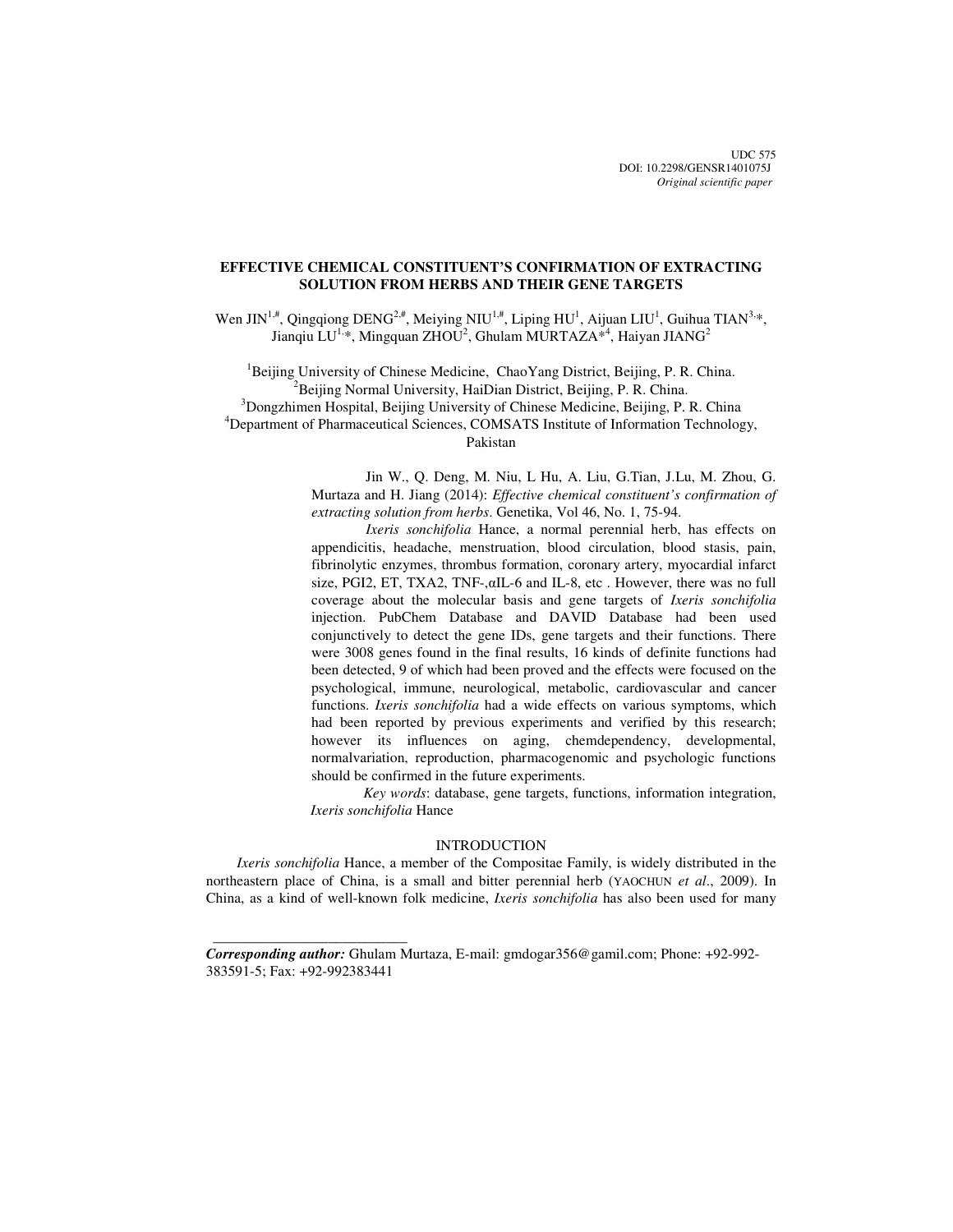years to cure appendicitis, reduce headache, normalize menstruation, invigorate blood circulation and eliminate blood stasis in order to relieve pain (HE *et al*., 2006; FENG *et al*., 2001). More recently, raw extract of *Ixeris sonchifolia* has been made into an injectable formulation, according to the reports, which has biological activities in several aspects such as inhibition of platelet aggregation, relaxation of vascular smooth muscle, enhancement of cerebral blood flow, improvement of the activities of fibrinolytic enzymes and inhibition of thrombus formation (MAO and JING, 2012). A clinical observation and an animal study have confirmed that the injection is able to expand coronary artery, increase flow of blood, reduce cardiac load and decrease myocardial infarct size (ZHAOAN and SHOUYUAN, 2005; WANG *et al*., 2006). The formulation has also been found in a study to exhibit therapeutic efficiency in restoring stroke patients' neural functions and recovery of daily vasomotor activities (YI *et al*., 2005).

Presently, targets related to the mechanism of *Ixeris sonchifolia* injection, which has been proven by several researches, include prostaglandin I2 (PGI2), endothelin (ET), thromboxane A2 (TXA2), tumor necrosis Factor-  $\alpha$  (TNF- $\alpha$ ), interleukin-6 (IL-6), interleukin-8 (IL-8), and protein Bcl-2/Bax (ZHAO-LIANG *et al*., 2013; LIFANG and MEIJIAN, 2013; WANG *et al*., 2013).

However, based on the review of above experiments, there was no full coverage about the molecular basis and gene targets of *Ixeris sonchifolia* injection. Therefore, particularly it is important to conduct research of *Ixeris sonchifolia* injection's pharmaceutical effect mechanism, material basis on molecular level and gene targets.

Currently, with the development of Public Databases and Networked Pharmacology Method, according to the information integration among various databases, the interdisciplinary research has become possible, which is able to basically identify the indexes before the experiments, enhance the accuracy and reduce the repeated frequency, and at the same time, the research can be finished on the level of molecular and gene targets (DI *et al*., 2013).

So the author had conducted the gene targets of *Ixeris sonchifolia* Injection based on the method of information integration among various databases in this research, not only to verify the previous experiments but also to give advice to the following designs.

### MATERIALS AND METHODS

### **Data sources**

The data sources used were PubChem Database and DAVID Database.

### *PubChem Database*

PubChem (http://pubchem.ncbi.nlm.nih.gov), whose mission is to provide intuitive data analysis tools, and to deliver free and easy access to all deposited data, is a public repository for biological activity data of small molecules and RNAi reagents. The PubChem BioAssay database currently contains 500 000 descriptions of assay protocols, covering 5000 protein targets, 30000 gene targets and providing over 130 million bioactivity outcomes. Bioassay description and data can be searched, reviewed and downloaded on the PubChem information platform by users. And it also enables researchers to collect, compare and analyze biological test results through webbased and programmatic tools (WANG *et al*., 2009).

### *DAVID Database*

All tools in the DAVID Bioinformatics Resources (http://david.niaid.nih.gov) aim to provide functional interpretation of large lists of genes derived from genomic studies. DAVID Knowledgebase and five integrated, web-based functional annotation tool suites are consisted in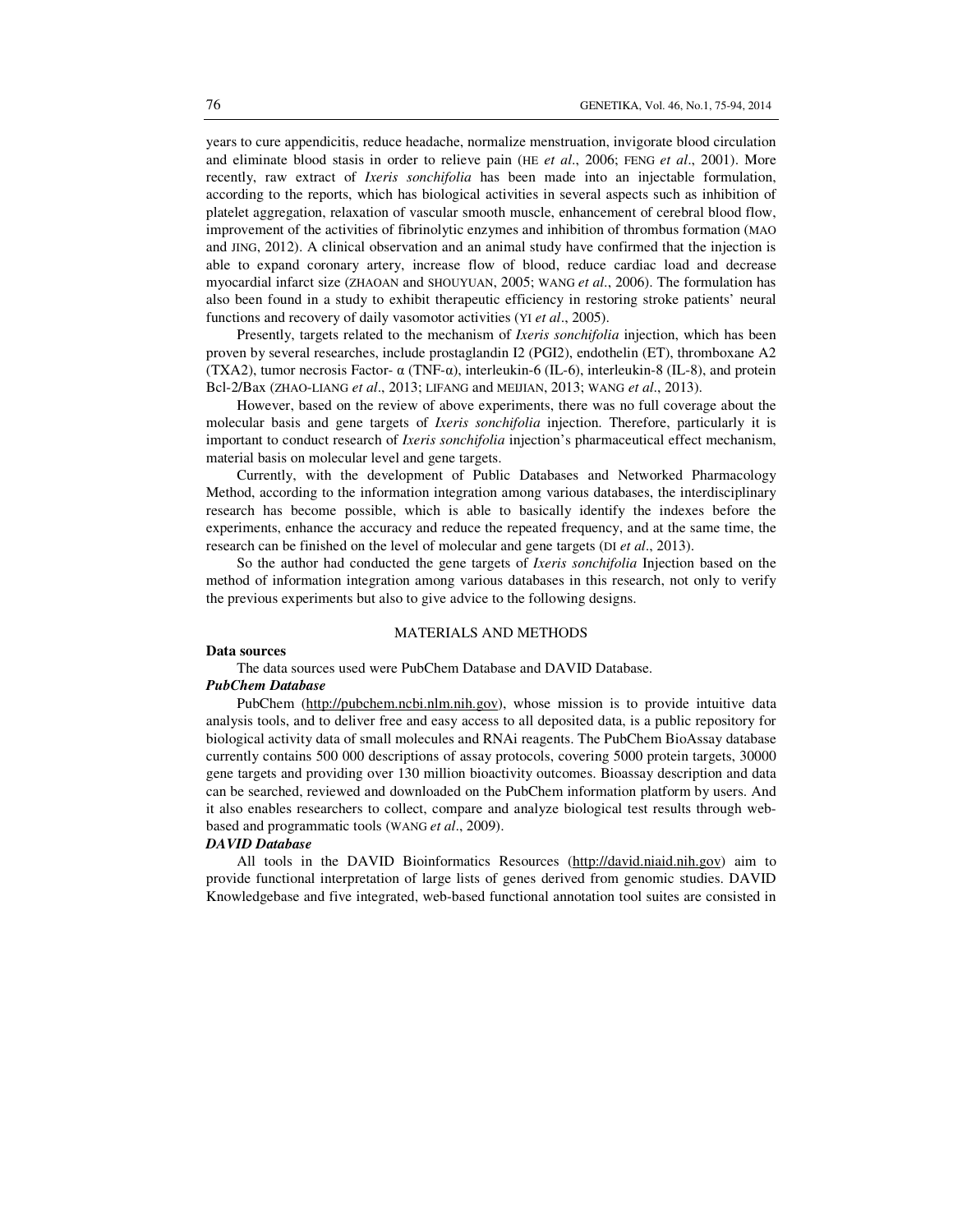the newly updated DAVID Bioinformatics Resources. The expanded DAVID Knowledgebase now integrates almost all major and well-known public bioinformatics resources centralized by the DAVID Gene Concept, a single-linkage method to agglomerate tens of millions of diverse gene/protein identifiers and annotation terms from a variety of public bioinformatics databases. For any uploaded gene list, the DAVID Resources now provides not only the typical gene-term enrichment analysis, but also new tools and functions that allow users to condense large gene lists into gene functional groups, convert between gene/protein identifiers, visualize many-genesto-many-terms relationships, cluster redundant and heterogeneous terms into groups, search for interesting and related genes or terms, dynamically view genes from their lists on bio-pathways and more. With DAVID, investigators gain more power to interpret the biological mechanisms associated with large gene lists. (SHERMAN *et al*., 2007).

### **Effective Constituents of** *Ixeris sonchifolia* **Injection**

According to previous experiments, the effective constituents of *Ixeris sonchifolia* injection basically include chicoric acid; uridine; guanosine; adenosine; 1- caffeoylquinic acid; 3,4 dihydroxy-caftaric acid; 3- caffeoylquinic acid; caffeic anhydride; 11, 13-dihydro-13-prolylixerin Z; 3-p-coumaroylquinic acid; 5-caffeoylquinic acid; 3-feruloylquinic acid; 4 caffeoylquinic acid; caffeic acid; 5-p-coumaroylquinic acid; 1, 3-dicaffeoylquinic acid; 4 feruloylquinic acid; luteolin-7-O-β-D-gentiobioside; sonchifolactone D; luteolin-7-O-β-Dglucuronide; luteolin-7-O-β-D-glucoside; 3,4-dicaffeoylquinic acid; 3, 5-dicaffeoylquinic acid; 11β-hydroxyleucodin-11-O-β-glucopyranoside; apigenin-7-O-β-D-glucuronide; ixerin Z; apigenin-7-O-β-D-glucoside; 4, 5-dicaffeoylquinic acid; 11β-hydroxyleucodin-11-O-βglucopyranoside isomer; 11β,13-dihydroixerin Z; luteolin; 11, 13-dihydro-13-prolyl-ixerin Z1; acacetin-7-O-β-D-rutinoside (HAO-MING *et al*., 2013; YING *et al*., 2013).

## **Retrieval Methods**

 We logged on to PubChem Homepage (http://www.ncbi.nlm.nih.gov/pccompound) and searched for "Uridine". We got the Uridine's CID number (6029) from the site, and we linked back to PubChem homepage and clicked "chemical structure search" below "PubChem Tool". From the display, we clicked on "CID, SMILES, INCHI" below "identity similarity", and input 6029 in the blank, unfold "option" menu. We chose similarity greater than 90 and other options were default. At last, we clicked "search" to enter next level (ZHANG *et al*., 2013).

On the basis of PubChem database results, there were 1623 results. On the right side of webpage, we saw the item "BioActivity Experiments" under "Refine your results". Then, we clicked "Bioassays Active (53)", and got 53 main active ingredients. Next, we clicked "BioActivity Analysis" under "Action on your results", and finished target analysis for these 53 active components. The item of "target" was the useful result we needed. We then clicked "download" to download the contents. In the downloaded file, data of "active compounds" showed that results 1-5 were meaningful targets. Found with these meaningful targets was a corresponding "sequence GI used in assays", and these GI number was organized for the next step (ZHANG *et al*., 2013). After it, we found out all the corresponding GI number of main components in *Ixeris sonchifolia* and organized them for the next step.

We logged on to David homepage (http://david.abcc.ncifcrf.gov/summary.jsp) and clicked "upload" under "start analysis". We input all the GI numbers, chose "protein GI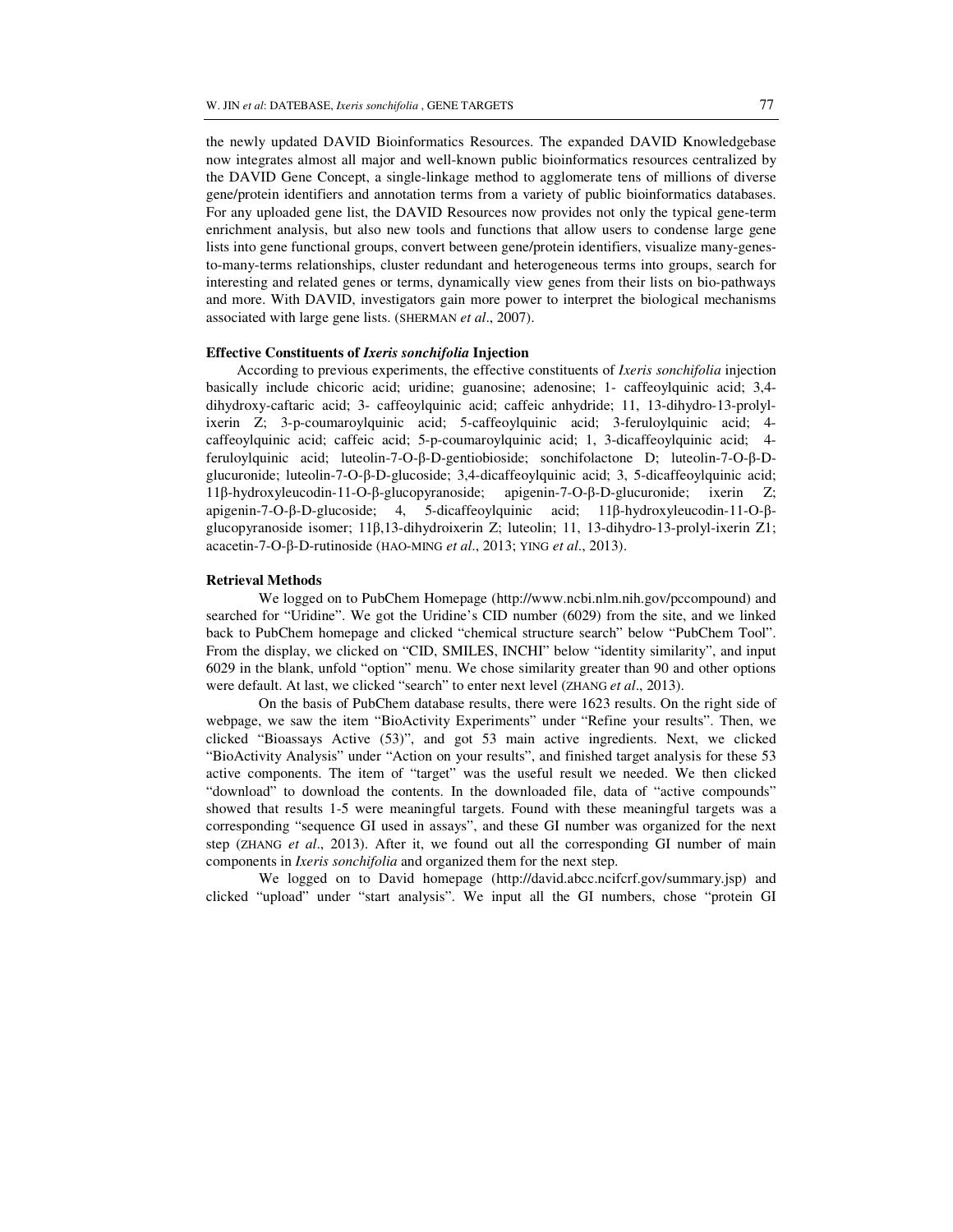Accession" for "step 2", chose "gene list" for "step 3", then started search and observation of results. We clicked "genetic association db disease class", for pop up in another page. Then we could get the Gene ID, Targets and Functions. Finally, we clicked "download file" to completely organize the results. Until now, we totally finished the whole search session and got the aimed results (ZHANG *et al*., 2013).

## RESULTS

About the effective constituents of *Ixeris sonchifolia* Injection, there was no record about 3,4-dihydroxy-caftaric acid in David Database. There was no record of caffeic anhydride; 11, 13 dihydro-13-prolyl-ixerin Z; 3-p-coumaroylquinic acid; 4-caffeoylquinic acid; 5-pcoumaroylquinic acid; 4-feruloylquinic acid; luteolin-7-O-β-D-gentiobioside; sonchifolactone D; 11β-hydroxyleucodin-11-O-β-glucopyranoside; ixerin Z; 4, 5-dicaffeoylquinic acid; 11βhydroxyleucodin-11-O-β-glucopyranoside isomer; 11β, 13-dihydroixerin Z and 11, 13-dihydro-13-prolyl-ixerin Z1 in PubChem Database. Others results of Gene ID, targets and functions of *Ixeris sonchifolia* injection are shown in Table 1.

|                |           | rache II Sene III, zene ha zelo ana junenolo oj men lo senemjena injecilom                |                                                                                                                                                                           |
|----------------|-----------|-------------------------------------------------------------------------------------------|---------------------------------------------------------------------------------------------------------------------------------------------------------------------------|
| No.            | Gene ID   | Gene Targets                                                                              | <b>Functions</b>                                                                                                                                                          |
| $\mathbf{1}$   | 2393947   | ADAM metallopeptidase domain 10                                                           | Neurological                                                                                                                                                              |
| $\overline{2}$ | 42741659  | ATP-binding cassette, sub-family B<br>(MDR/TAP), member 1                                 | Aging, cancer, cardiovascular, immune,<br>infection, metabolic, neurological,<br>normalvariation, other,<br>pharmacogenomic, Psychological, renal,<br>unknown, and vision |
| 3              | 67462103  | ATP-binding cassette, sub-family G<br>(WHITE), member 2                                   | Cancer, cardiovascular, normalvariation,<br>pharmacogenomic                                                                                                               |
| $\overline{4}$ | 231632    | B-cell CLL/lymphoma 2                                                                     | Cancer, developmental, hematological,<br>immune, other                                                                                                                    |
| 5              | 2493274   | BCL2-antagonist/killer 1; BCL2-like 7<br>pseudogene 1                                     | Cancer                                                                                                                                                                    |
| 6              | 728945    | <b>BCL2-associated X protein</b>                                                          | Cancer, hematological, immune                                                                                                                                             |
| 7              | 4557365   | Bloom syndrome, RecQ helicase-like                                                        | Cancer                                                                                                                                                                    |
| 8              | 55977782  | CD38 molecule                                                                             | Immune, metabolic, unknown                                                                                                                                                |
| 9              | 116241283 | CREB binding protein                                                                      | Neurological, other, pharmacogenomic                                                                                                                                      |
| 10             | 10864009  | CTD (carboxy-terminal domain, RNA<br>polymerase II, polypeptide A) small<br>phosphatase 1 | Infection                                                                                                                                                                 |
| 11             | 4503351   | DNA (cytosine-5-)-methyltransferase 1                                                     | Immune                                                                                                                                                                    |
| 12             | 125370    | FYN oncogene related to SRC, FGR,<br><b>YES</b>                                           | Cardiovascular, chemdependency,<br>neurological, psychological                                                                                                            |
| 13             | 121945198 | HtrA serine peptidase 1                                                                   | Neurological, vision                                                                                                                                                      |
| 14             | 119579178 | Janus kinase 2                                                                            | Cancer, cardiovascular, developmental,<br>hematological, pharmacogenomic,<br>reproduction                                                                                 |

*Table 1. Gene ID, gene targets and functions of Ixeris sonchifolia injection*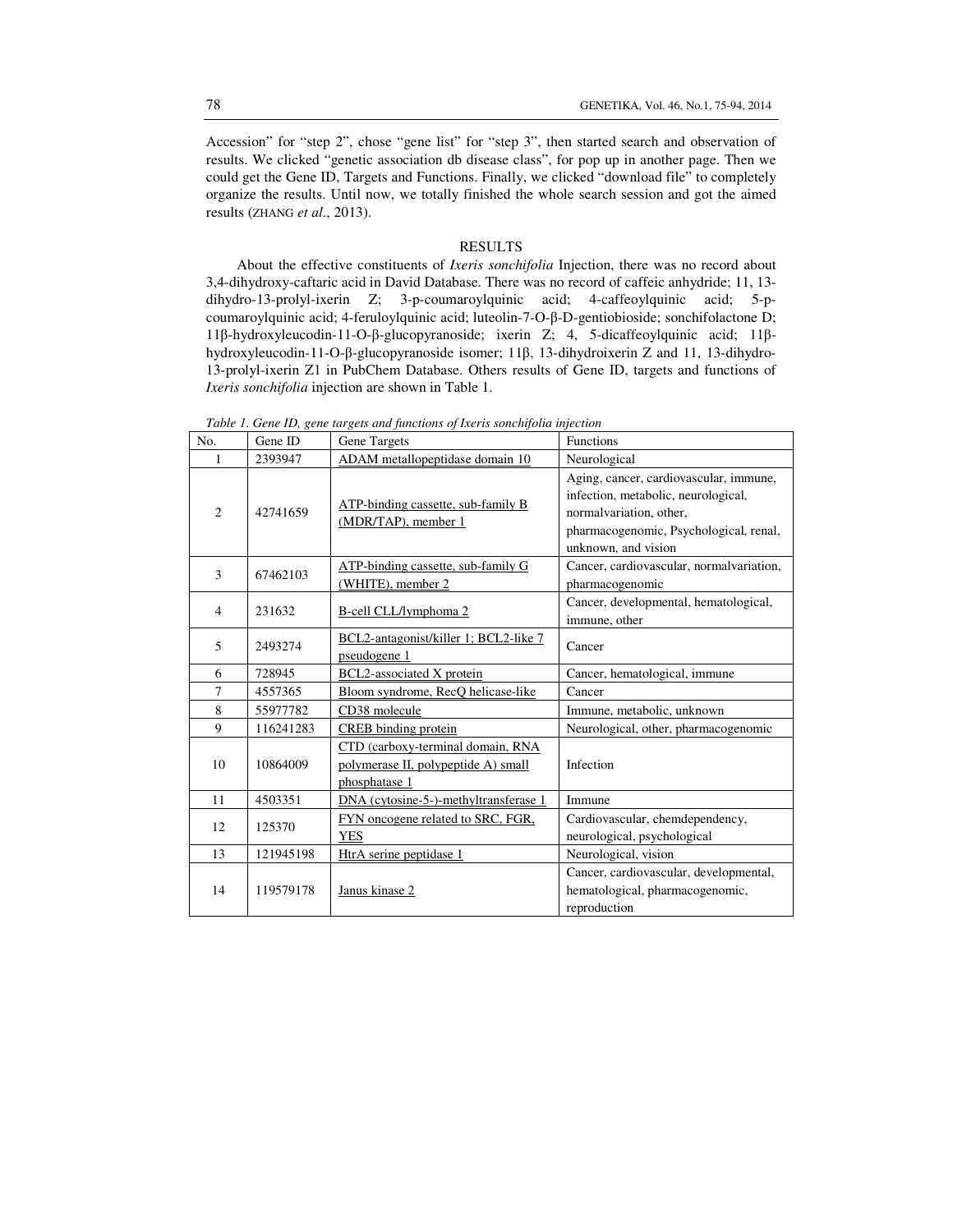| 15 | 124263658 | Kruppel-like factor 5 (intestinal)                                                                                                                                     | Metabolic                                                                                                                                                             |
|----|-----------|------------------------------------------------------------------------------------------------------------------------------------------------------------------------|-----------------------------------------------------------------------------------------------------------------------------------------------------------------------|
| 16 | 118607    | $NAD(P)H$ dehydrogenase, quinone 1                                                                                                                                     | Cancer, chemdependency,<br>hematological, immune, metabolic,<br>neurological, normalvariation, other,<br>pharmacogenomic, renal, reproduction                         |
| 17 | 255652944 | Niemann-Pick disease, type C1                                                                                                                                          | Other                                                                                                                                                                 |
| 18 | 3063388   | Parkinson disease (autosomal recessive,<br>juvenile) 2, parkin                                                                                                         | Infection, neurological                                                                                                                                               |
| 19 | 18418623  | SMAD family member 3                                                                                                                                                   | Cancer, infection, metabolic                                                                                                                                          |
| 20 | 119579215 | SWI/SNF related, matrix associated,<br>actin dependent regulator of chromatin,<br>subfamily a, member 2                                                                | Psych                                                                                                                                                                 |
| 21 | 2358024   | T cell receptor alpha constant; T cell<br>receptor alpha locus; T cell receptor<br>alpha variable 20; T cell receptor delta<br>locus; T cell receptor delta variable 2 | Immune                                                                                                                                                                |
| 22 | 20140568  | TAR DNA binding protein                                                                                                                                                | Psych                                                                                                                                                                 |
| 23 | 47678753  | X-box binding protein 1                                                                                                                                                | Chemdependency, Psychological,<br>unknown                                                                                                                             |
| 24 | 113037    | Acetylcholinesterase (Yt blood group)                                                                                                                                  | Neurological, normalvariation, other,<br>Psychological, renal, unknown                                                                                                |
| 25 | 1709543   | Acid phosphatase 1, soluble                                                                                                                                            | Cardiovascular, developmental, immune,<br>infection, metabolic, other,<br>psychological, reproduction                                                                 |
| 26 | 231473    | Adenosine A1 receptor                                                                                                                                                  | Cardiovascular, pharmacogenomic,<br>psychological                                                                                                                     |
| 27 | 543740    | Adenosine A2a receptor                                                                                                                                                 | Cardiovascular, chemdependency,<br>neurological, other, pharmacogenomic,<br>psychological                                                                             |
| 28 | 6840802   | Adenosine kinase                                                                                                                                                       | Immune                                                                                                                                                                |
| 29 | 20141702  | Adenosylhomocysteinase                                                                                                                                                 | Cardiovascular,                                                                                                                                                       |
| 30 | 4501969   | Adrenergic, beta-2-, receptor, surface                                                                                                                                 | Aging, cancer, cardiovascular,<br>developmental, immune, infection,<br>metabolic, normalvariation, other,<br>pharmacogenomic, psychological,<br>reproduction, unknown |
| 31 | 30582681  | Aldehyde dehydrogenase 1 family,<br>member A1                                                                                                                          | Chemdependency, pharmacogenomic                                                                                                                                       |
| 32 | 113596    | Aldo-keto reductase family 1, member<br>B1 (aldose reductase)                                                                                                          | Cardiovascular, developmental, immune,<br>metabolic, neurological, other, renal,<br>unknown, vision                                                                   |
| 33 | 24497585  | Aldo-keto reductase family 1, member<br>C4 (chlordecone reductase; 3-alpha                                                                                             | Metabolic, other                                                                                                                                                      |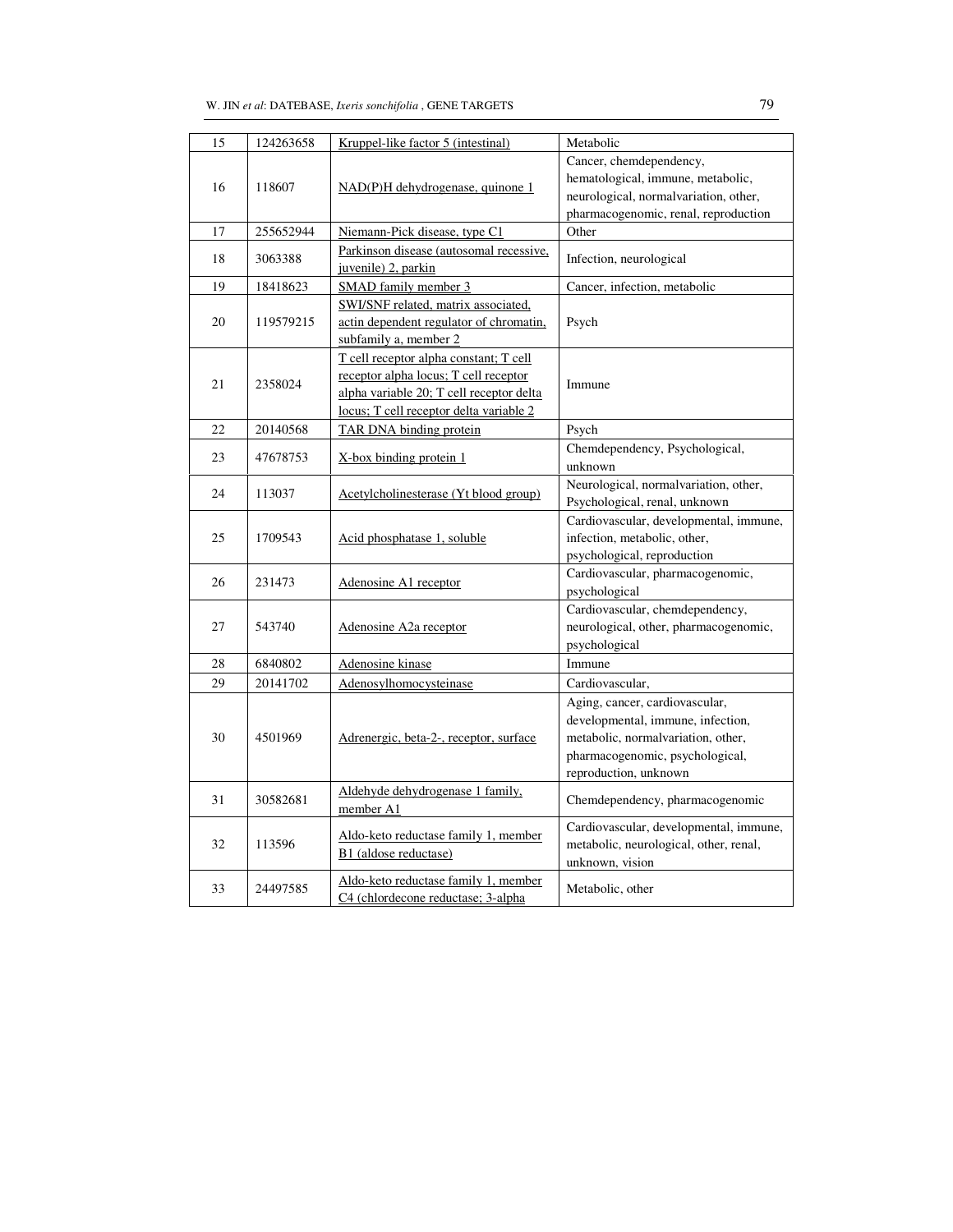|    |                      | hydroxysteroid dehydrogenase, type I;  |                                          |
|----|----------------------|----------------------------------------|------------------------------------------|
|    |                      | dihydrodiol dehydrogenase 4)           |                                          |
| 34 | 116734717            | Alkaline phosphatase,                  | Cardiovascular, immune, metabolic,       |
|    |                      | liver/bone/kidney                      | other                                    |
|    |                      | Amylase, alpha 1A (salivary); amylase, |                                          |
| 35 | 1351933              | alpha 1B (salivary); amylase, alpha 1C | Metabolic, neurological                  |
|    |                      | (salivary)                             |                                          |
| 36 | 112927,<br>257380    | Amyloid beta (A4) precursor protein    | Neurological, psych                      |
|    |                      |                                        | Aging, cancer, cardiovascular,           |
|    | 124375976,           |                                        | developmental, immune, metabolic,        |
| 37 | 113830               | Androgen receptor                      | neurological, normalvariation, other,    |
|    |                      |                                        | psychological, reproduction              |
| 38 | 4885057              | Apelin receptor                        | Cardiovascular                           |
|    |                      |                                        |                                          |
| 39 | 13399304             | Apolipoprotein B mRNA editing          | Infection                                |
|    |                      | enzyme, catalytic polypeptide-like 3G  |                                          |
| 40 | 25987838.            | Arachidonate 12-lipoxygenase           | Cancer, cardiovascular, metabolic, psych |
|    | 154426292            |                                        |                                          |
| 41 | 126396,              | Arachidonate 15-lipoxygenase           | Cardiovascular, metabolic                |
|    | 1832253              |                                        |                                          |
| 42 | 126407               | Arachidonate 5-lipoxygenase            | Cancer, cardiovascular, immune,          |
|    |                      |                                        | neurological, pharmacogenomic            |
| 43 | 4502331              | Arginine vasopressin receptor 1A       | Other, psych                             |
| 44 | 4502333              | Arginine vasopressin receptor 1B       | Psych                                    |
| 45 | 267256               | Arginine vasopressin receptor 2        | Metabolic, renal                         |
|    |                      | Aryl hydrocarbon receptor              | Cancer, cardiovascular,                  |
| 46 | 51095037,<br>4502003 |                                        | developmental, metabolic,                |
|    |                      |                                        | normalvariation, Psychological,          |
|    |                      |                                        | reproduction, vision                     |
|    |                      | Aryl hydrocarbon receptor nuclear      |                                          |
| 47 | 2702319              | translocator                           | Other, reproduction                      |
| 48 | 171543895            | Ataxin 2                               | Immune, neurological                     |
|    | 728984,              |                                        | Cancer, normalvariation, other,          |
| 49 | 1698399              | Breast cancer 1, early onset           | pharmacogenomic                          |
|    |                      |                                        | Cardiovascular, metabolic,               |
| 50 | 116353               | Butyrylcholinesterase                  | neurological, normalvariation, other,    |
|    |                      |                                        | pharmacogenomic, psychological           |
|    |                      | C-abl oncogene 1, receptor tyrosine    |                                          |
| 51 | 62362414             | kinase                                 | Cancer                                   |
|    |                      | Calmodulin 3 (phosphorylase            |                                          |
|    |                      | kinase, delta); Calmodulin 2           |                                          |
| 52 | 49037474             | (phosphorylase kinase, delta);         | Cardiovascular, metabolic                |
|    |                      | Calmodulin 1 (phosphorylase            |                                          |
|    |                      |                                        |                                          |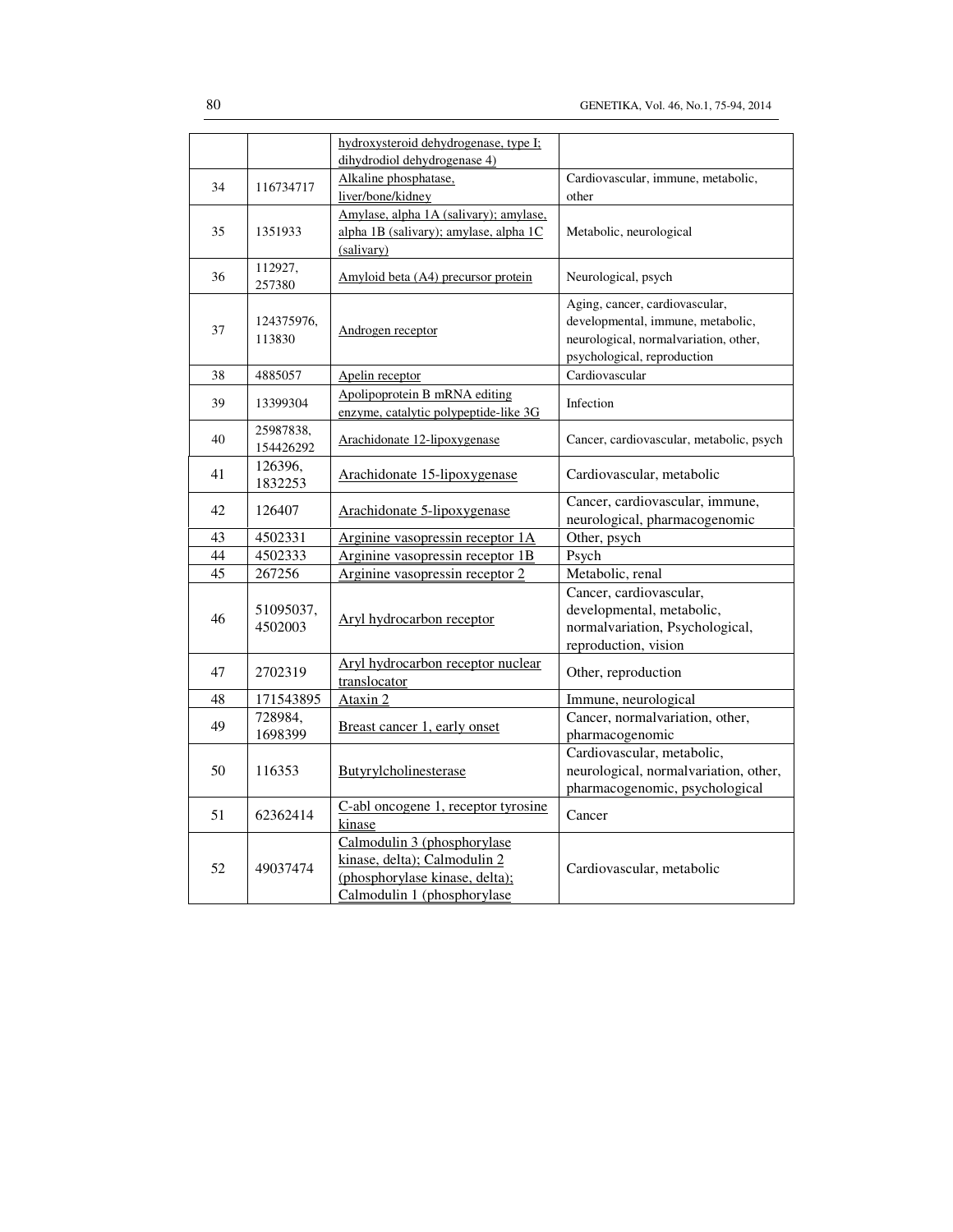|                 | kinase, delta)        |                                                                                         |                                                                                                                                                                                                 |
|-----------------|-----------------------|-----------------------------------------------------------------------------------------|-------------------------------------------------------------------------------------------------------------------------------------------------------------------------------------------------|
| 53              | 153791733             | Casein kinase 1, gamma 2                                                                | Neurological                                                                                                                                                                                    |
| 54              | 77416852,<br>14790119 | Caspase 3, apoptosis-related<br>cysteine peptidase                                      | Cancer, developmental                                                                                                                                                                           |
| 55              | 28558771              | Caspase 9, apoptosis-related<br>cysteine peptidase                                      | Cancer, developmental, immune,<br>metabolic                                                                                                                                                     |
| 56              | 1705894               | Chemokine (C-C motif) receptor 4                                                        | Immune                                                                                                                                                                                          |
| 57              | 37622910              | Cholinergic receptor, muscarinic 1                                                      | Chemdependency, immune,<br>neurological, psychological                                                                                                                                          |
| 58              | 52426748              | Cholinergic receptor, muscarinic 4                                                      | Psychological                                                                                                                                                                                   |
| $\overline{59}$ | 7108336               | Cholinergic receptor, muscarinic 5                                                      | Psychological                                                                                                                                                                                   |
| 60              | 180352                | Coagulation factor XI                                                                   | Cancer, cardiovascular,<br>hematological                                                                                                                                                        |
| 61              | 13124873,<br>13124881 | Core-binding factor, beta subunit                                                       | Cancer                                                                                                                                                                                          |
| 62              | 30219                 | Corticotropin releasing hormone<br>binding protein                                      | Psychological                                                                                                                                                                                   |
| 63              | 116051                | Cyclin-dependent kinase 2                                                               | Cancer                                                                                                                                                                                          |
| 64              | 20072248              | Cyclin-dependent kinase 5,<br>regulatory subunit $1$ (p35)                              | Developmental                                                                                                                                                                                   |
| 65              | 266423                | Cyclin-dependent kinase 6                                                               | Cancer                                                                                                                                                                                          |
| 66              | 90421313,             | Cystic fibrosis transmembrane<br>conductance regulator (ATP-                            | Cancer, cardiovascular,<br>developmental, immune, infection,                                                                                                                                    |
|                 | 89348172              | binding cassette sub-family C.<br>member $7$ )                                          | metabolic, other, reproduction,<br>unknown                                                                                                                                                      |
| 67              | 117139                | Cytochrome P450, family 1,<br>subfamily A, polypeptide 1                                | Aging, cancer, cardiovascular,<br>hematological, immune, infection,<br>metabolic, neurological, normal<br>variation, other, pharmacogenomic,<br>reproduction, unknown, vision                   |
| 68              | 117144.<br>73915100   | Cytochrome P450, family 1,<br>subfamily A, Polypeptide 2                                | Cancer, cardiovascular, chem.-<br>dependency, hematological, immune,<br>metabolic, neurological,<br>normalvariation, other,<br>pharmacogenomic, Psychological,<br>reproduction, unknown, vision |
| 69              | 48429256<br>119597822 | Cytochrome P450, family 1,<br>subfamily B, polypeptide 1<br>Cytochrome P450, family 19, | Aging, cancer, chemdependency,<br>developmental, immune, metabolic,<br>neurological, normalvariation, other,<br>pharmacogenomic, reproduction,<br>unknown, vision<br>Cancer, cardiovascular,    |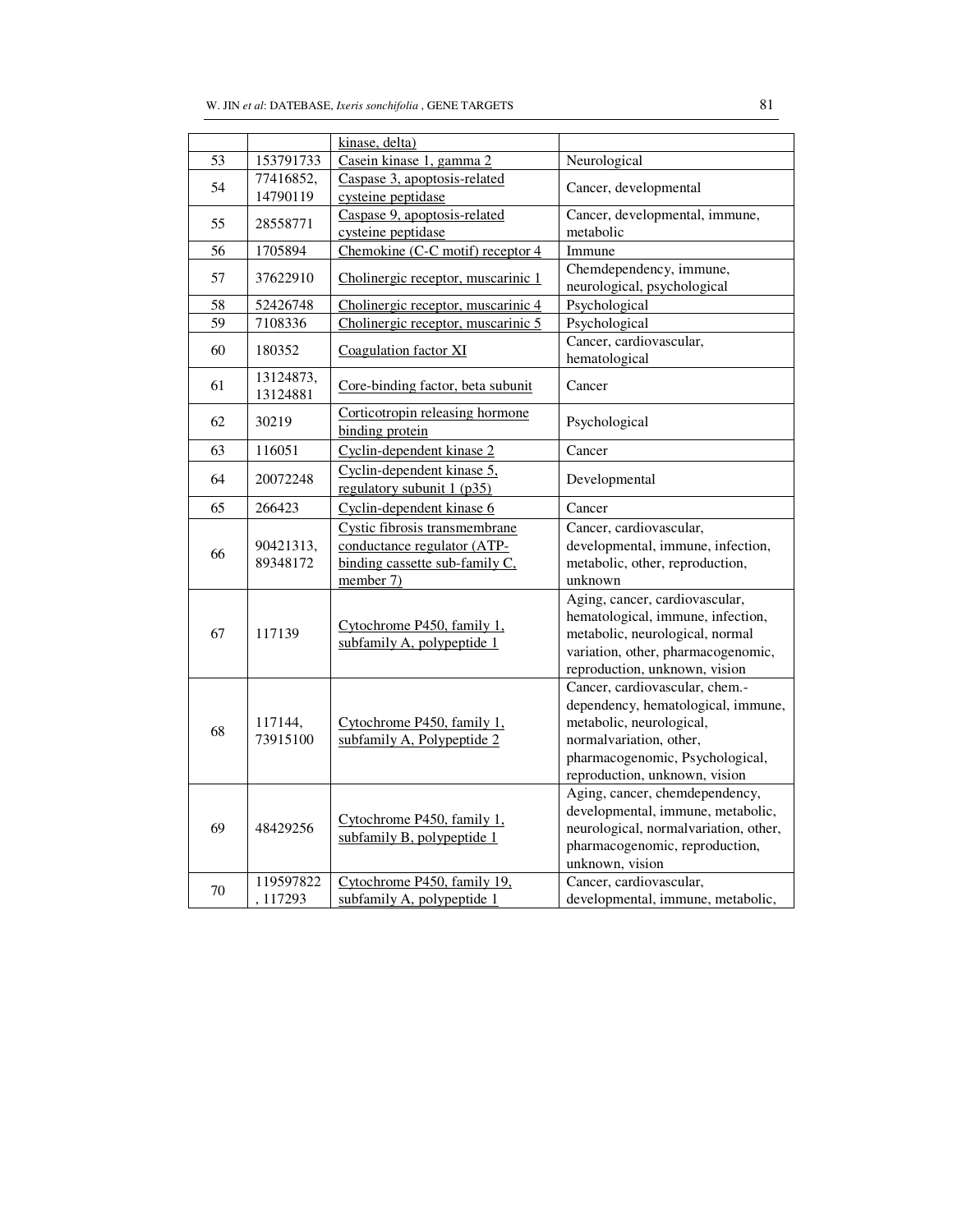|    |                                    |                                                           | neurological, normalvariation, other,<br>Psychological, reproduction,<br>unknown                                                                                                                                      |
|----|------------------------------------|-----------------------------------------------------------|-----------------------------------------------------------------------------------------------------------------------------------------------------------------------------------------------------------------------|
| 71 | 60416369,<br>4503219               | Cytochrome P450, family 2,<br>subfamily C, polypeptide 19 | Cancer, cardiovascular, immune,<br>infection, metabolic, neurological,<br>normalvariation, other,<br>pharmacogenomic, Psychological,<br>reproduction, unknown                                                         |
| 72 | 13699818,<br>6686268               | Cytochrome P450, family 2,<br>subfamily C, polypeptide 9  | Cancer, cardiovascular,<br>hematological, immune, metabolic,<br>neurological, normalvariation, other,<br>pharmacogenomic, Psychological,<br>reproduction                                                              |
| 73 | 84028191,<br>68509921,<br>40805836 | Cytochrome P450, family 2.<br>subfamily D, polypeptide 6  | Aging, cancer, cardiovascular,<br>chemdependency, hematological,<br>immune, infection, metabolic,<br>neurological, normalvariation, other,<br>pharmacogenomic, Psychological,<br>renal, reproduction, unknown, vision |
| 74 | 116241312<br>, 13435386            | Cytochrome P450, family 3.<br>subfamily A, polypeptide 4  | Cancer, cardiovascular,<br>developmental, hematological,<br>immune, infection, metabolic,<br>neurological, normalvariation,<br>pharmacogenomic, renal,<br>reproduction, unknown                                       |
| 75 | 118447                             | Deoxycytidine kinase                                      | Cancer, normalvariation,<br>pharmacogenomic                                                                                                                                                                           |
| 76 | 17391426                           | Dihydrolipoamide dehydrogenase                            | Neurological                                                                                                                                                                                                          |
| 77 | 1352311                            | Dipeptidyl-peptidase 4                                    | Immune                                                                                                                                                                                                                |
| 78 | 4503383,<br>299681                 | Dopamine receptor D1                                      | Cardiovascular, chemdependency,<br>neurological, pharmacogenomic,<br>Psychological                                                                                                                                    |
| 79 | 4503385                            | Dopamine receptor D2                                      | Cancer, chemdependency, metabolic,<br>neurological, normalvariation, other,<br>pharmacogenomic, Psychological,<br>reproduction, unknown                                                                               |
| 80 | 89191863                           | Dopamine receptor D3                                      | Cancer, cardiovascular,<br>chemdependency, metabolic,<br>neurological, normalvariation,<br>pharmacogenomic, Psychological                                                                                             |
| 81 | 21315078                           | Endoplasmic reticulum<br>aminopeptidase 1                 | Cardiovascular, other                                                                                                                                                                                                 |
| 82 | 40254439                           | Endothelial PAS domain protein 1                          | Normal variation, other                                                                                                                                                                                               |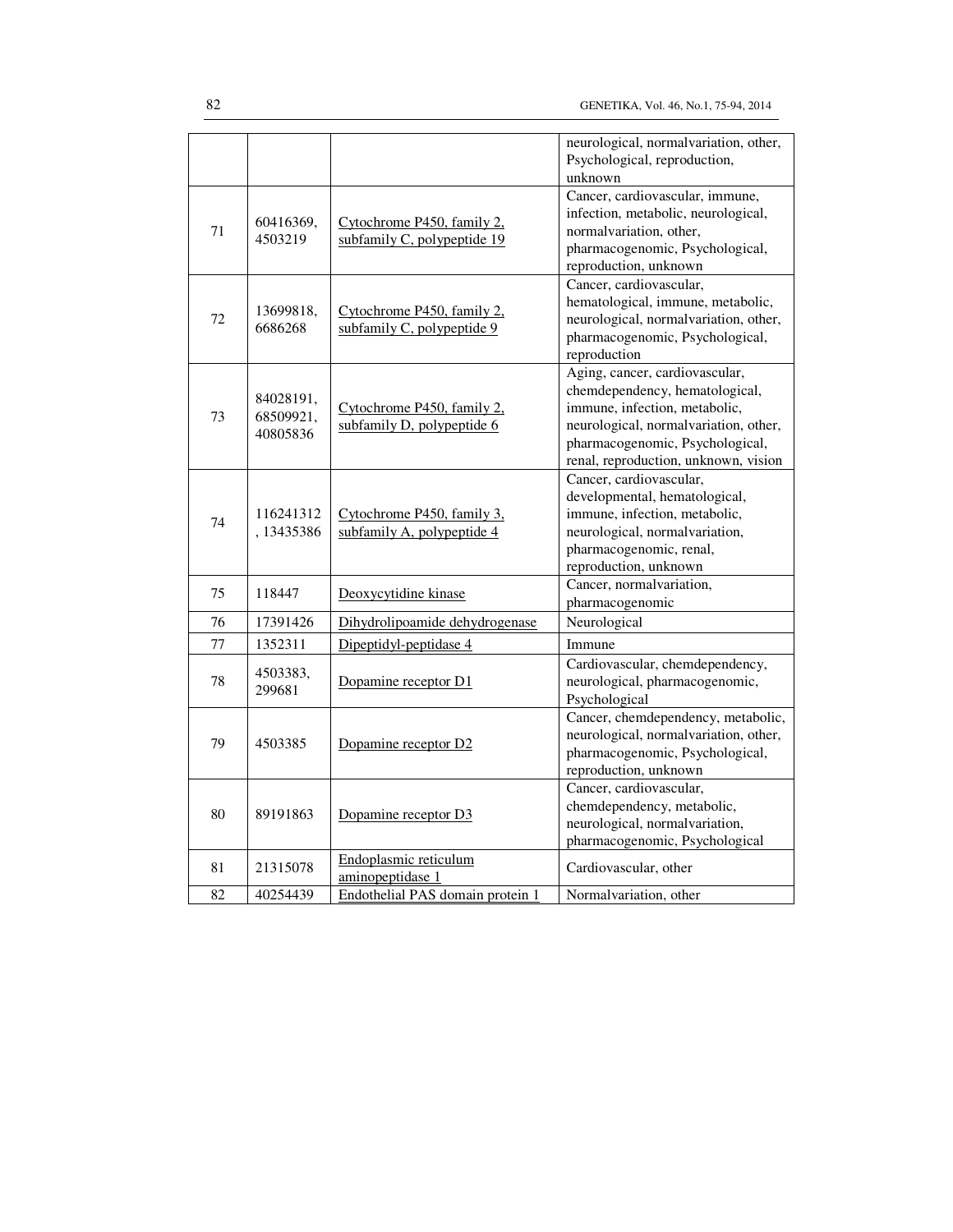| 83  | 21361095             | Enhancer of zeste homolog 2<br>(Drosophila)                                                               | Cancer                                                                                                                                                                                                                                  |
|-----|----------------------|-----------------------------------------------------------------------------------------------------------|-----------------------------------------------------------------------------------------------------------------------------------------------------------------------------------------------------------------------------------------|
| 84  | 2811086              | Epidermal growth factor receptor<br>(erythroblastic leukemia viral (v-<br>erb-b) oncogene homolog, avian) | Cancer, immune, infection,<br>metabolic, normalvariation, other,<br>pharmacogenomic, renal, unknown                                                                                                                                     |
| 85  | 544257,<br>118764400 | Estrogen receptor 1                                                                                       | Cancer, cardiovascular,<br>chemdependency, developmental,<br>hematological, immune, infection,<br>metabolic, neurological,<br>normalvariation, other,<br>pharmacogenomic, Psychological,<br>reproduction, unknown                       |
| 86  | 10835013             | Estrogen receptor 2 (ER beta)                                                                             | Cancer, cardiovascular,<br>hematological, immune, metabolic,<br>neurological, other,<br>pharmacogenomic, Psychological,<br>reproduction                                                                                                 |
| 87  | 168985070            | Euchromatic histone-lysine N-<br>methyltransferase 2                                                      | Cancer                                                                                                                                                                                                                                  |
| 88  | 4758356              | Flap structure-specific<br>endonuclease 1                                                                 | Neurological                                                                                                                                                                                                                            |
| 89  | 156630887            | Fms-related tyrosine kinase 3                                                                             | Cancer, metabolic, other,<br>pharmacogenomic                                                                                                                                                                                            |
| 90  | 4503779              | Formyl peptide receptor 1                                                                                 | Immune                                                                                                                                                                                                                                  |
| 91  | 4503895              | Galactokinase 1                                                                                           | Metabolic, vision                                                                                                                                                                                                                       |
| 92  | 6016094              | Galanin receptor 2                                                                                        | Chemdependency                                                                                                                                                                                                                          |
| 93  | 4503907              | Galanin receptor 3                                                                                        | Chemdependency                                                                                                                                                                                                                          |
| 94  | 7705682              | Geminin, DNA replication inhibitor                                                                        | Cancer                                                                                                                                                                                                                                  |
| 95  | 1724069              | Glucagon-like peptide 1 receptor                                                                          | Metabolic                                                                                                                                                                                                                               |
| 96  | 4503951              | Glucokinase (hexokinase 4)                                                                                | Cardiovascular, immune, metabolic,<br>other, unknown, vision                                                                                                                                                                            |
| 97  | 119393891            | Glucosidase, alpha; acid                                                                                  | Metabolic, other                                                                                                                                                                                                                        |
| 98  | 496369               | Glucosidase, beta; acid (includes<br>Glucosylceramidase)                                                  | Metabolic, neurological, other                                                                                                                                                                                                          |
| 99  | 71051501             | Glutaminase                                                                                               | Psychological                                                                                                                                                                                                                           |
| 100 | 31933                | Glutathione S-transferase mu 1                                                                            | Aging, cancer, cardiovascular,<br>chemdependency, developmental,<br>hematological, immune, infection,<br>metabolic, neurological,<br>normalvariation, other,<br>pharmacogenomic, Psychological,<br>renal, reproduction, unknown, vision |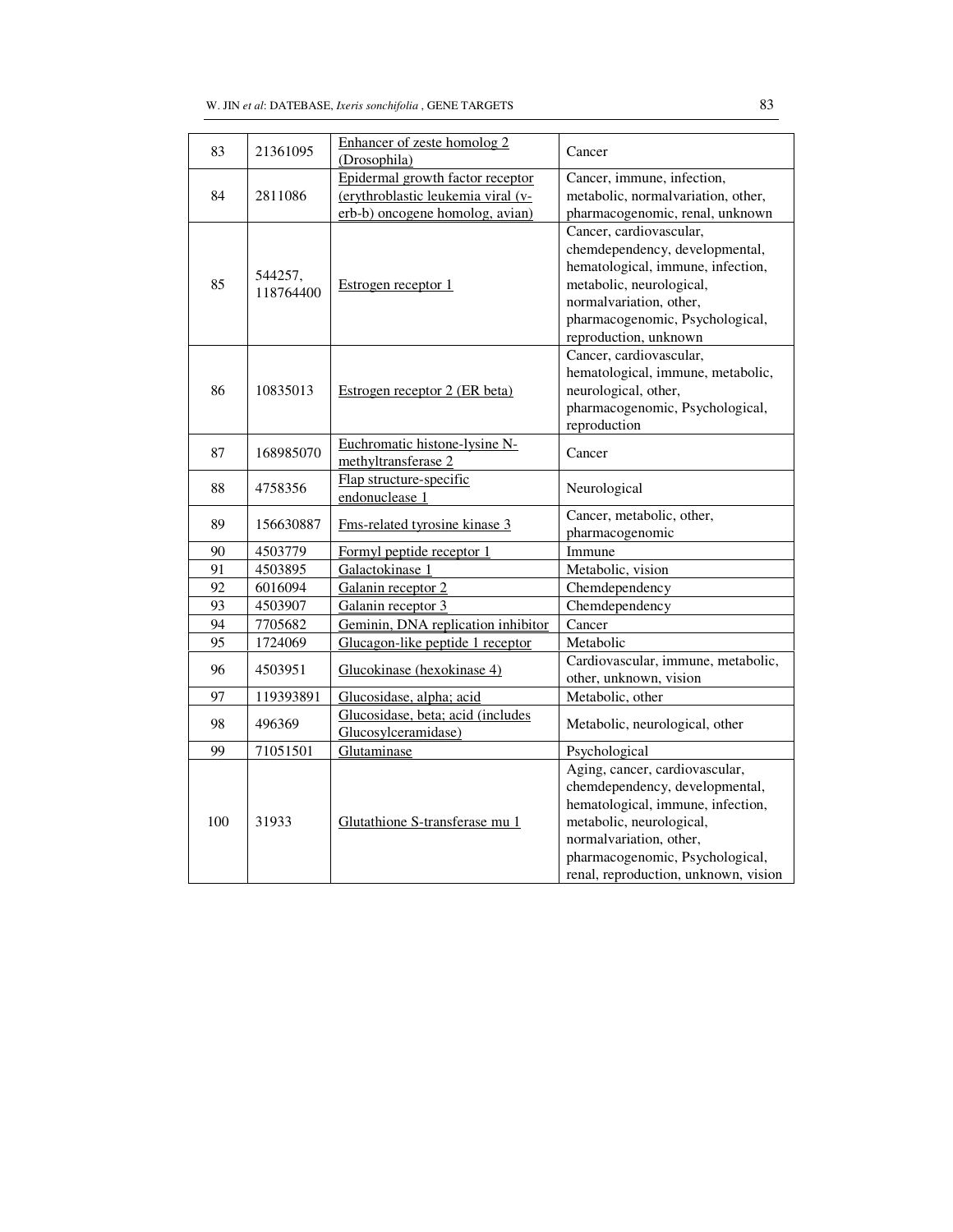| 101 | 4758484              | <b>Glutathione S-transferase</b><br>omega 1                                                                                                 | Cancer, cardiovascular,<br>neurological, normalvariation,<br>pharmacogenomic                                                                         |
|-----|----------------------|---------------------------------------------------------------------------------------------------------------------------------------------|------------------------------------------------------------------------------------------------------------------------------------------------------|
| 102 | 7669492              | Glyceraldehyde-3-phosphate<br>dehydrogenase-like 6;<br>hypothetical protein<br>LOC100133042;<br>glyceraldehyde-3-phosphate<br>dehydrogenase | Neurological, reproduction                                                                                                                           |
| 103 | 21361340             | Glycogen synthase kinase 3<br>beta                                                                                                          | Cancer, chemdependency,<br>metabolic, neurological,<br>pharmacogenomic,<br>Psychological                                                             |
| 104 | 134039205            | Glyoxalase I                                                                                                                                | Cardiovascular, immune,<br>infection, other, Psychological,<br>unknown                                                                               |
| 105 | 19855073             | Heat shock 27kDa protein-like<br>2 pseudogene; heat shock<br>27kDa protein 1                                                                | Neurological                                                                                                                                         |
| 106 | 12803275             | Heat shock 70kDa protein 1A:<br>heat shock 70kDa protein 1B                                                                                 | Aging, cancer, cardiovascular,<br>immune, infection, metabolic,<br>neurological, other,<br>pharmacogenomic,<br>Psychological, renal,<br>reproduction |
| 107 | 5729877              | Heat shock 70kDa protein 8                                                                                                                  | Cancer, renal                                                                                                                                        |
| 108 | 462333               | Heat shock transcription factor<br>1                                                                                                        | Cancer                                                                                                                                               |
| 109 | 4504349              | Hemoglobin, beta                                                                                                                            | Cardiovascular, hematological,<br>infection, metabolic,<br>normalvariation, other, unknown                                                           |
| 110 | 31077205             | Hepatocyte nuclear factor 4,<br>alpha                                                                                                       | Immune, metabolic                                                                                                                                    |
| 111 | 90903231             | Huntingtin                                                                                                                                  | Neurological, other,<br>Psychological, unknown                                                                                                       |
| 112 | 544152               | Hydroxysteroid (17-beta)<br>dehydrogenase 2                                                                                                 | Cancer, metabolic                                                                                                                                    |
| 113 | 222080095            | Hypocretin (orexin) receptor 1                                                                                                              | Other                                                                                                                                                |
| 114 | 32879895,<br>4504385 | Hypoxia inducible factor 1,<br>alpha subunit (basic helix-<br>loop-helix transcription factor)                                              | Cancer, cardiovascular,<br>hematological, metabolic, other,<br>vision                                                                                |
| 115 | 155969707            | Insulin-degrading enzyme                                                                                                                    | Developmental, metabolic,<br>neurological, Psychological                                                                                             |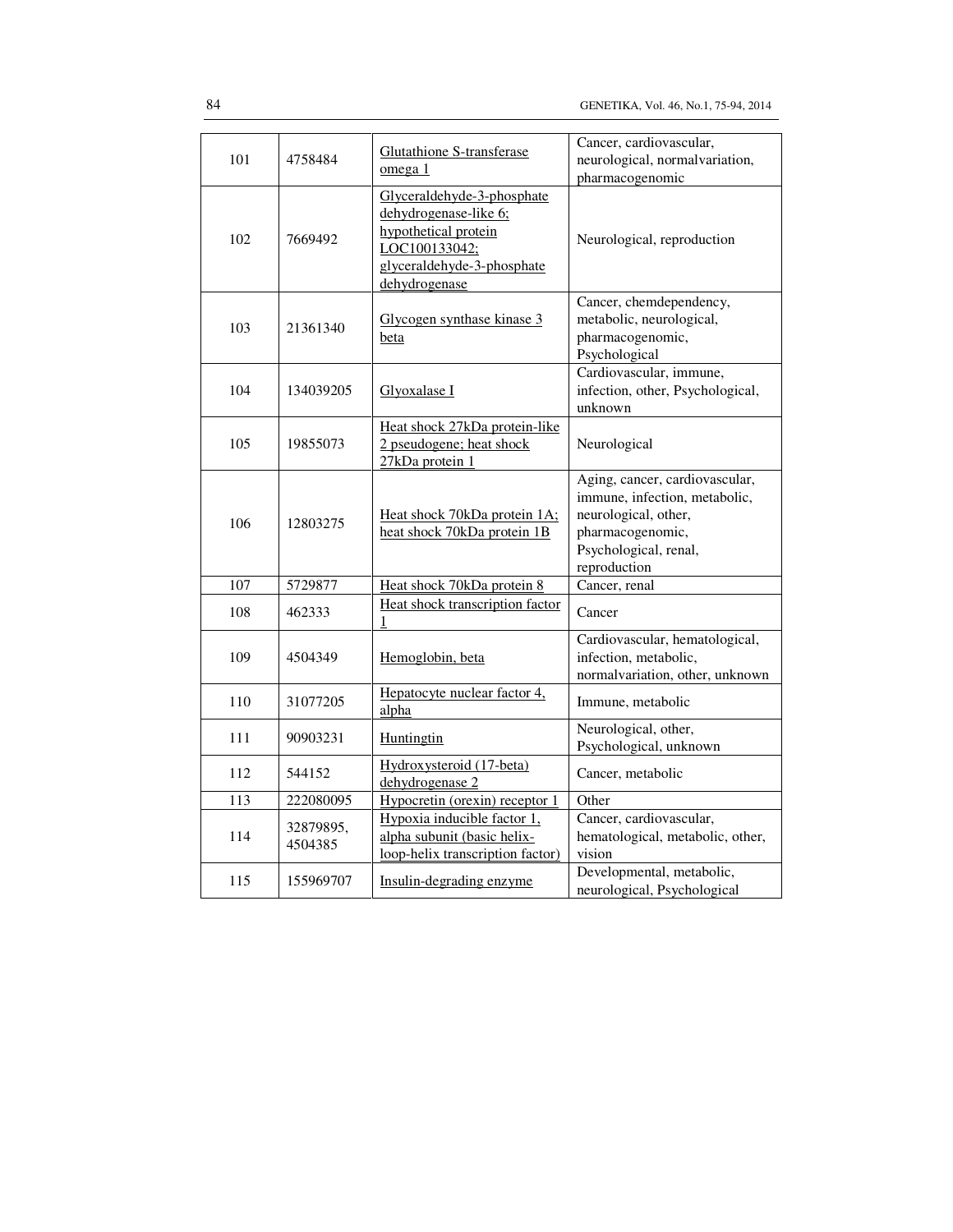| 116 | 59036749  | Insulin-like growth factor 2<br>(somatomedin A); insulin;<br><b>INS-IGF2</b> readthrough<br>transcript | Aging, cancer, cardiovascular,<br>developmental, immune,<br>metabolic, neurological,<br>normalvariation, other,<br>Psychological, reproduction,<br>unknown, vision |
|-----|-----------|--------------------------------------------------------------------------------------------------------|--------------------------------------------------------------------------------------------------------------------------------------------------------------------|
| 117 | 67191027  | Integrin, alpha 4 (antigen<br>CD49D, alpha 4 subunit of<br>VLA-4 receptor)                             | Cardiovascular, immune                                                                                                                                             |
| 118 | 108936015 | Interleukin 8 receptor, alpha                                                                          | Cancer, immune, infection,<br>other, vision                                                                                                                        |
| 119 | 21327705  | Kallikrein-related peptidase 7                                                                         | Immune                                                                                                                                                             |
| 120 | 1170955   | Macrophage migration<br>inhibitory factor<br>(glycosylation-inhibiting<br>factor)                      | Cardiovascular, immune,<br>infection, metabolic,<br>neurological, normalvariation,<br>other, pharmacogenomic, renal                                                |
| 121 | 116852    | Matrix metallopeptidase 1<br>(interstitial collagenase)                                                | Aging, cancer, cardiovascular,<br>developmental, immune,<br>infection, metabolic,<br>neurological, normalvariation,<br>other, reproduction, unknown                |
| 122 | 729179    | Matrix metallopeptidase 12<br>(macrophage elastase)                                                    | Cancer, cardiovascular, immune,<br>other                                                                                                                           |
| 123 | 1168998   | Matrix metallopeptidase 13<br>(collagenase 3)                                                          | Cancer, cardiovascular, immune                                                                                                                                     |
| 124 | 4826834   | Matrix metallopeptidase 14<br>(membrane-inserted)                                                      | Immune                                                                                                                                                             |
| 125 | 116856    | Matrix metallopeptidase 2<br>(gelatinase A, 72kDa<br>gelatinase, 72kDa type IV<br>collagenase)         | Cancer, cardiovascular,<br>chemdependency, immune,<br>metabolic, other, reproduction                                                                               |
| 126 | 116857    | Matrix metallopeptidase 3<br>(stromelysin 1, progelatinase)                                            | Aging, cancer, cardiovascular,<br>developmental, immune,<br>infection, neurological, other,<br>reproduction, vision                                                |
| 127 | 269849668 | Matrix metallopeptidase 9<br>(gelatinase B, 92kDa<br>gelatinase, 92kDa type IV<br>collagenase)         | Cancer, cardiovascular, immune,<br>infection, metabolic,<br>neurological, other,<br>Psychological, renal,<br>reproduction, vision                                  |
| 128 | 119508433 | Melanocortin 4 receptor                                                                                | Metabolic, normalvariation,<br>Psychological                                                                                                                       |
| 129 | 21595776  | Methyl-CpG binding domain<br>protein 2                                                                 | Cancer                                                                                                                                                             |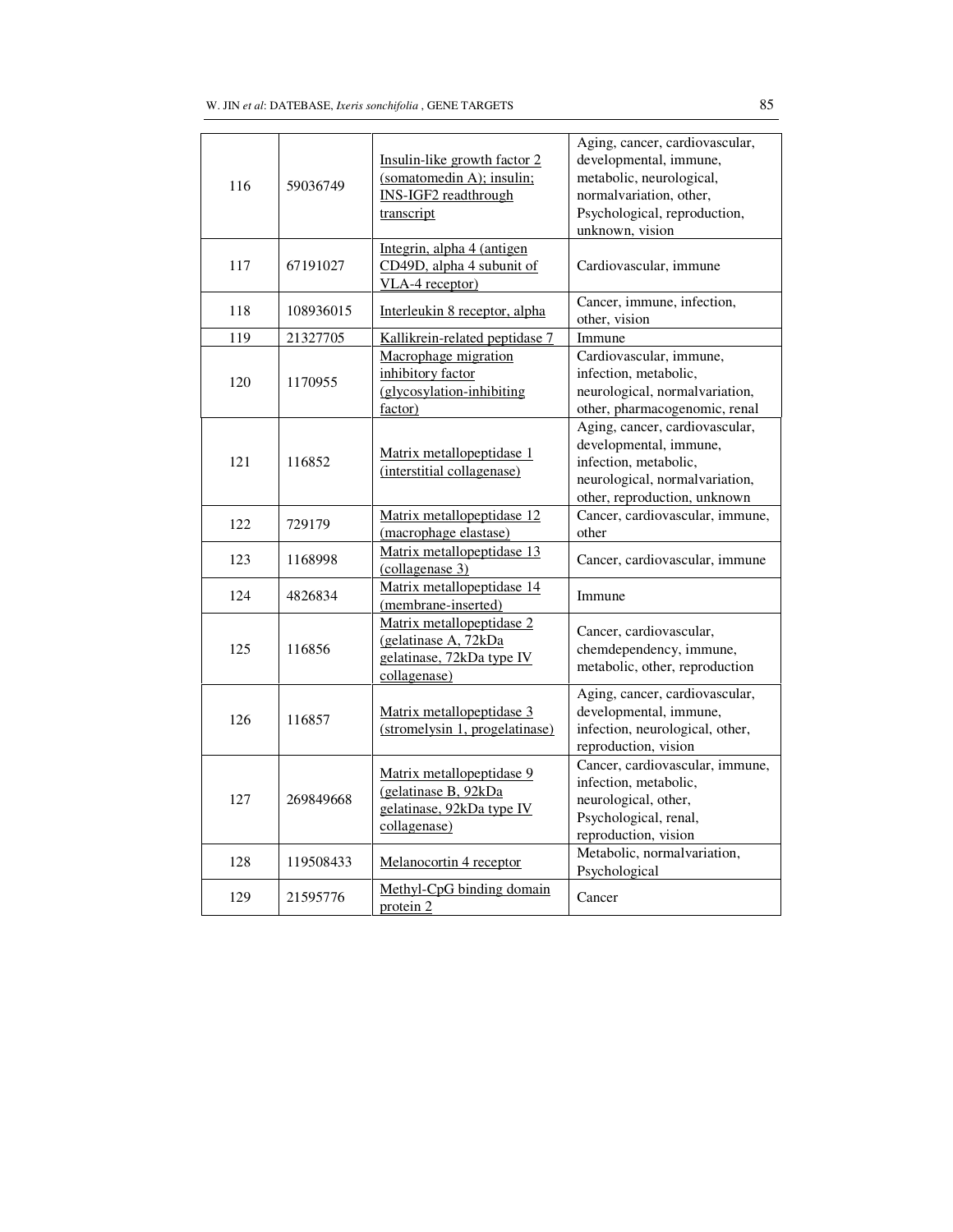| 130 | 143811423              | Methylthioadenosine<br>phosphorylase                                            | Metabolic                                                                                                                                              |
|-----|------------------------|---------------------------------------------------------------------------------|--------------------------------------------------------------------------------------------------------------------------------------------------------|
| 131 | 40807040               | Microphthalmia-associated<br>transcription factor                               | Metabolic, other                                                                                                                                       |
| 132 | 92096784               | Microtubule-associated<br>protein tau                                           | Developmental, neurological,<br>other, Psychological, unknown                                                                                          |
| 133 | 18860839               | Multiple endocrine neoplasia I                                                  | Cancer, metabolic, other                                                                                                                               |
| 134 | 46395496               | Neuropeptide S receptor 1                                                       | Immune                                                                                                                                                 |
| 135 | 4505445                | Neuropeptide Y receptor Y1                                                      | Developmental, metabolic,<br>normal variation                                                                                                          |
| 136 | 4505447                | Neuropeptide Y receptor Y2                                                      | Metabolic                                                                                                                                              |
| 137 | 110611243              | Neurotensin receptor 1 (high<br>affinity)                                       | Psychological                                                                                                                                          |
| 138 | 115298672              | Neutrophil cytosolic factor 1;<br>neutrophil cytosolic factor 1C<br>pseudogene  | Immune                                                                                                                                                 |
| 139 | 224028257,<br>20149576 | Nuclear factor (erythroid-<br>derived 2)-like 2                                 | Other                                                                                                                                                  |
| 140 | 21620132,<br>34577122  | Nuclear factor of kappa light<br>polypeptide gene enhancer in<br>B-cells 1      | Cancer, cardiovascular, immune,<br>infection, neurological,<br>pharmacogenomic                                                                         |
| 141 | 22538455               | Nuclear receptor coactivator 1                                                  | Cardiovascular                                                                                                                                         |
| 142 | 32307126               | Nuclear receptor coactivator 3                                                  | Cancer, metabolic,<br>normalvariation, other                                                                                                           |
| 143 | 23503089               | Nuclear receptor subfamily 1,<br>group H, member 3                              | Cardiovascular, metabolic                                                                                                                              |
| 144 | 121069,<br>66528677    | Nuclear receptor subfamily 3,<br>group C, member 1<br>(glucocorticoid receptor) | Cancer, cardiovascular,<br>chemdependency,<br>developmental, immune,<br>metabolic, normalvariation,<br>other, pharmacogenomic,<br>Psychological, renal |
| 145 | 20070193               | Nuclear receptor subfamily 5,<br>group A, member 1                              | Developmental, metabolic                                                                                                                               |
| 146 | 116242691              | Opioid receptor, kappa 1                                                        | Chemdependency                                                                                                                                         |
| 147 | 2851402,<br>117940060  | Opioid receptor, mu 1                                                           | Cancer, chemdependency,<br>metabolic, neurological, other,<br>pharmacogenomic,<br>Psychological                                                        |
| 148 | 118377                 | Ornithine decarboxylase 1                                                       | Cancer, other, pharmacogenomic                                                                                                                         |
| 149 | 32307152               | Oxytocin receptor                                                               | Psychological                                                                                                                                          |
| 150 | 998701                 | Paired box 8                                                                    | Metabolic                                                                                                                                              |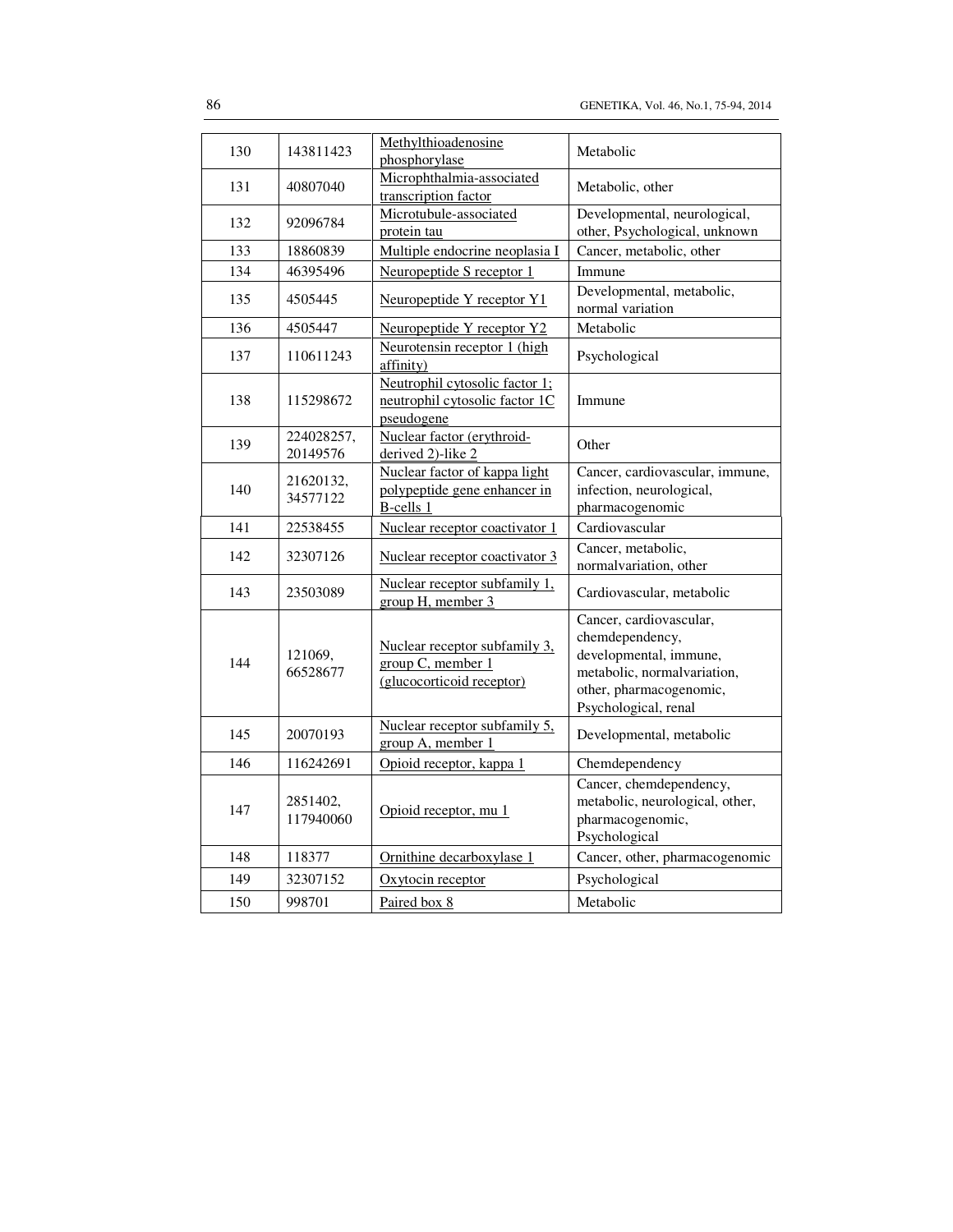| 151 | 5453898                             | Peptidylprolyl cis/trans<br>isomerase, NIMA-interacting<br>1                           | Neurological                                                                                                                                     |
|-----|-------------------------------------|----------------------------------------------------------------------------------------|--------------------------------------------------------------------------------------------------------------------------------------------------|
| 152 | 13432234,<br>216409692,<br>20336229 | Peroxisome proliferator-<br>activated receptor gamma                                   | Aging, cancer, cardiovascular,<br>immune, metabolic,<br>neurological, normalvariation,<br>other, pharmacogenomic,<br>Psychological, reproduction |
| 153 | 18266879                            | Phosphatidylinositol-5-<br>phosphate 4-kinase, type II,<br>alpha                       | Psychological                                                                                                                                    |
| 154 | 126302584                           | Phosphoinositide-3-kinase,<br>catalytic, alpha polypeptide                             | Cancer, pharmacogenomic                                                                                                                          |
| 155 | 129483                              | Phospholipase A2, group IIA<br>(platelets, synovial fluid)                             | Cancer, cardiovascular,<br>metabolic, Psychological                                                                                              |
| 156 | 270133071                           | Phospholipase A2, group VII<br>(platelet-activating factor<br>acetylhydrolase, plasma) | Cardiovascular, immune,<br>metabolic, Psychological                                                                                              |
| 157 | 223459640                           | Phospholipase C, gamma 1                                                               | Immune, Psychological                                                                                                                            |
| 158 | 6648082                             | Phosphorylase, glycogen, liver                                                         | Immune                                                                                                                                           |
| 159 | 4758878                             | Platelet-activating factor<br>acetylhydrolase 2, 40kDa                                 | Cardiovascular                                                                                                                                   |
| 160 | 130781                              | Poly (ADP-ribose) polymerase<br>$\mathbf{1}$                                           | Aging, cancer, immune,<br>metabolic, neurological,<br>pharmacogenomic, renal, vision                                                             |
| 161 | 154350220                           | Polymerase (DNA directed)<br>iota                                                      | Cancer                                                                                                                                           |
| 162 | 7705344                             | Polymerase (DNA directed)<br>kappa                                                     | Cancer                                                                                                                                           |
| 163 | 544186,<br>4505931                  | Polymerase (DNA directed),<br>beta                                                     | Cancer, pharmacogenomic                                                                                                                          |
| 164 | 50403732                            | Polymerase (DNA directed),<br>delta 1, catalytic subunit<br>125kDa                     | Cancer                                                                                                                                           |
| 165 | 11093520                            | Potassium channel, subfamily<br>K, member 3                                            | Psychological                                                                                                                                    |
| 166 | 32479527                            | Potassium voltage-gated<br>channel, KQT-like subfamily,<br>member 1                    | Cardiovascular,<br>chemdependency, other                                                                                                         |
| 167 | 4557729                             | Potassium voltage-gated<br>channel, subfamily H (eag-<br>related), member 2            | Cardiovascular,<br>chemdependency, other                                                                                                         |
| 168 | 4506113                             | Prion protein                                                                          | Aging, cancer, metabolic,                                                                                                                        |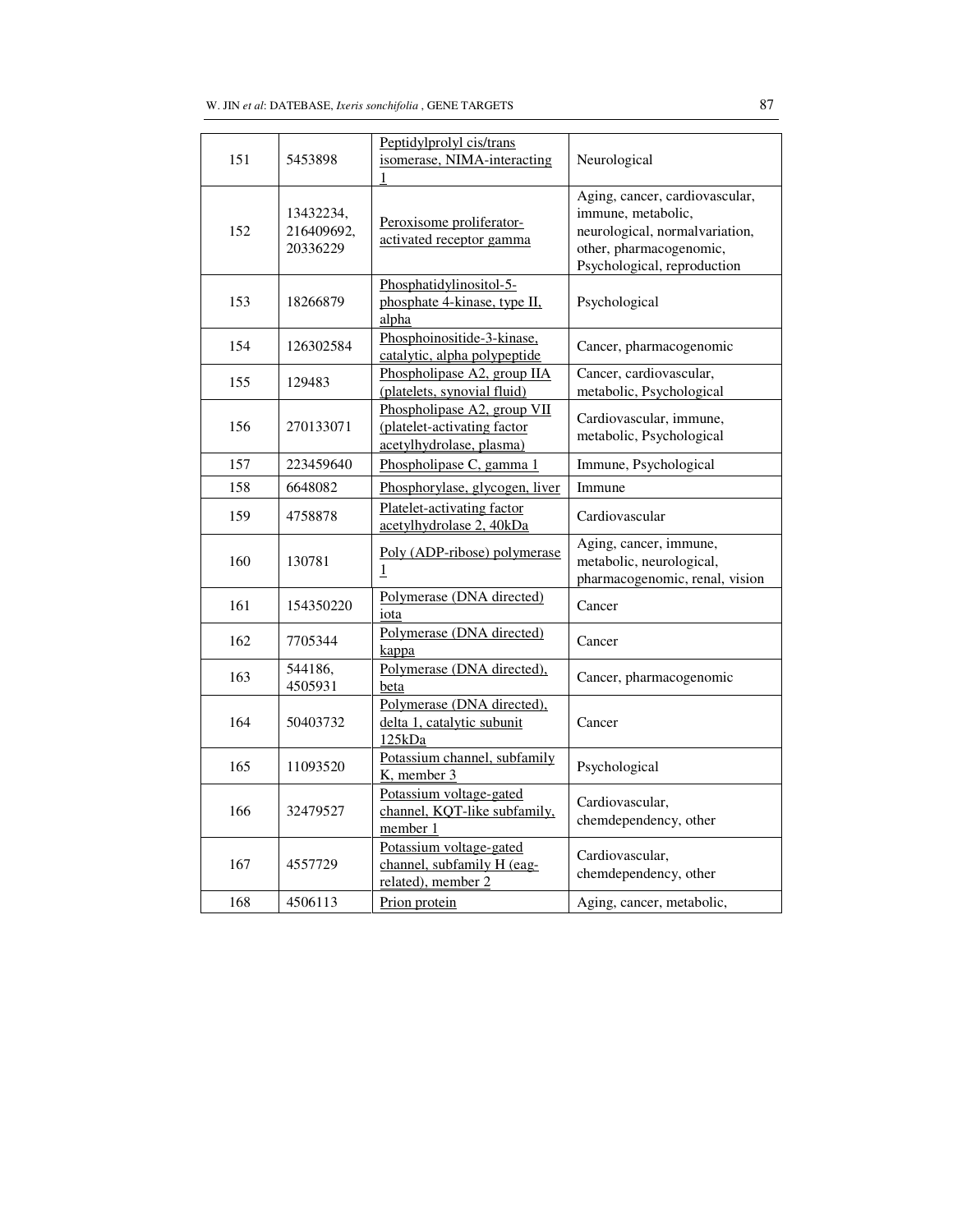|     |                      |                                                                                             | neurological, other,                                                                                                                                                   |
|-----|----------------------|---------------------------------------------------------------------------------------------|------------------------------------------------------------------------------------------------------------------------------------------------------------------------|
| 169 | 215273868            | Prolyl endopeptidase                                                                        | Psychological, reproduction<br>Psychological                                                                                                                           |
|     |                      |                                                                                             |                                                                                                                                                                        |
| 170 | 31881630             | Prostaglandin E receptor 2<br>(subtype EP2), 53kDa                                          | Cardiovascular, immune                                                                                                                                                 |
| 171 | 3915797              | Prostaglandin-endoperoxide<br>synthase 2 (prostaglandin G/H<br>synthase and cyclooxygenase) | Cancer, cardiovascular,<br>hematological, immune,<br>infection, metabolic,<br>neurological, normalvariation,<br>other, pharmacogenomic,<br>Psychological, reproduction |
| 172 | 131467               | Protein tyrosine phosphatase,<br>non-receptor type 1                                        | Cardiovascular, metabolic                                                                                                                                              |
| 173 | 116242696            | Purinergic receptor P2X,<br>ligand-gated ion channel, 4                                     | Cardiovascular, Psychological                                                                                                                                          |
| 174 | 1352692              | Purinergic receptor P2Y, G-<br>protein coupled, 1                                           | Hematological,<br>pharmacogenomic,                                                                                                                                     |
| 175 | 21263830             | Purinergic receptor P2Y, G-<br>protein coupled, 11                                          | Cardiovascular,                                                                                                                                                        |
| 176 | 86301163,<br>5032039 | Regulator of G-protein<br>signaling 4                                                       | Neurological, pharmacogenomic,<br>Psychological,                                                                                                                       |
| 177 | 18677729             | Relaxin/insulin-like family<br>peptide receptor 2                                           | Developmental                                                                                                                                                          |
| 178 | 132608               | Ribonucleotide reductase M1                                                                 | Cancer, pharmacogenomic                                                                                                                                                |
| 179 | 1730070              | Ribosomal protein S6 kinase.<br>90kDa, polypeptide 3                                        | Developmental                                                                                                                                                          |
| 180 | 187960042            | Selectin <sub>E</sub>                                                                       | Cancer, cardiovascular,<br>developmental, immune,<br>infection, metabolic,<br>normalvariation, renal, unknown,<br>vision                                               |
| 181 | 6274552              | Signal transducer and<br>activator of transcription 1,<br>91kDa                             | Infection                                                                                                                                                              |
| 182 | 13272532             | Signal transducer and<br>activator of transcription 3<br>(acute-phase response factor)      | Cardiovascular, immune,<br>pharmacogenomic                                                                                                                             |
| 183 | 15724400             | Signal transducer and<br>activator of transcription 6,<br>interleukin-4 induced             | Immune, infection,<br>pharmacogenomic, renal,<br>reproduction                                                                                                          |
| 184 | 3719421              | Similar to Werner syndrome<br>protein; Werner syndrome,<br>RecQ helicase-like               | Cancer, cardiovascular,<br>metabolic, pharmacogenomic                                                                                                                  |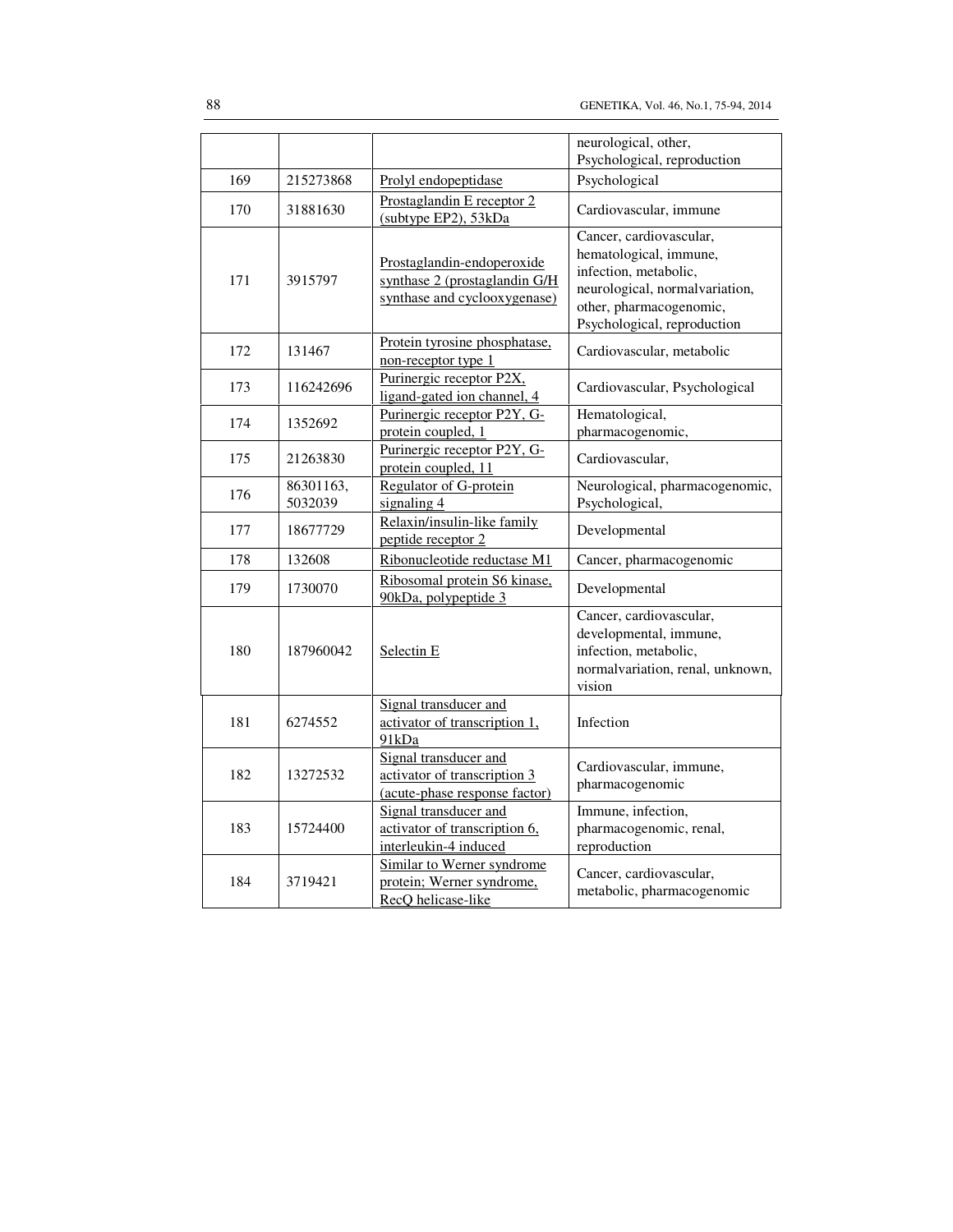| 185 | 38258652                             | Sirtuin (silent mating type)<br>information regulation 2<br>homolog) $5$ (S. cerevisiae)                    | Psychological                                                                                                                                         |
|-----|--------------------------------------|-------------------------------------------------------------------------------------------------------------|-------------------------------------------------------------------------------------------------------------------------------------------------------|
| 186 | 74732700                             | Solute carrier family 22<br>(organic anion/urate<br>transporter), member 12                                 | Metabolic, renal                                                                                                                                      |
| 187 | 11141885                             | Solute carrier family 5<br>(choline transporter), member<br>7                                               | Cardiovascular, neurological                                                                                                                          |
| 188 | 17433306                             | Solute carrier family 5 (low<br>affinity glucose cotransporter),<br>member 4                                | Psychological                                                                                                                                         |
| 189 | 10937869                             | Survival of motor neuron 1,<br>telomeric; survival of motor<br>neuron 2, centromeric                        | Neurological, other                                                                                                                                   |
| 190 | 586067                               | Synuclein, alpha (non A4<br>component of amyloid<br>precursor)                                              | Chemdependency, neurological,<br>other, Psychological                                                                                                 |
| 191 | 6226780                              | Telomerase reverse<br>transcriptase                                                                         | Cancer, cardiovascular,<br>hematological                                                                                                              |
| 192 | 120660324                            | Thrombopoietin                                                                                              | Cardiovascular, hematological                                                                                                                         |
| 193 | 189491771                            | Thyroid hormone receptor,<br>beta (erythroblastic leukemia<br>viral (v-erb-a) oncogene<br>homolog 2, avian) | Immune, metabolic, other,<br>Psychological                                                                                                            |
| 194 | 38016895                             | Thyroid stimulating hormone<br>receptor                                                                     | Cancer, cardiovascular, immune,<br>metabolic, other, vision                                                                                           |
| 195 | 4507681                              | Thyrotropin-releasing<br>hormone receptor                                                                   | Cardiovascular                                                                                                                                        |
| 196 | 13959709                             | Topoisomerase (DNA) II<br>alpha 170kDa                                                                      | Cancer, pharmacogenomic                                                                                                                               |
| 197 | 116242818                            | Transforming growth factor,<br>beta receptor II (70/80kDa)                                                  | Cancer, cardiovascular,<br>developmental, metabolic, other,<br>Psychological, renal                                                                   |
| 198 | 4507593                              | Tumor necrosis factor (ligand)<br>superfamily, member 10                                                    | Immune, infection                                                                                                                                     |
| 199 | 224494019                            | Tumor necrosis factor receptor<br>superfamily, member 10b                                                   | Immune, normal variation                                                                                                                              |
| 200 | 120407068,<br>269849759,<br>23491729 | Tumor protein p53                                                                                           | Aging, cancer, cardiovascular,<br>immune, infection, metabolic,<br>neurological, normalvariation,<br>other, pharmacogenomic,<br>Psychological, vision |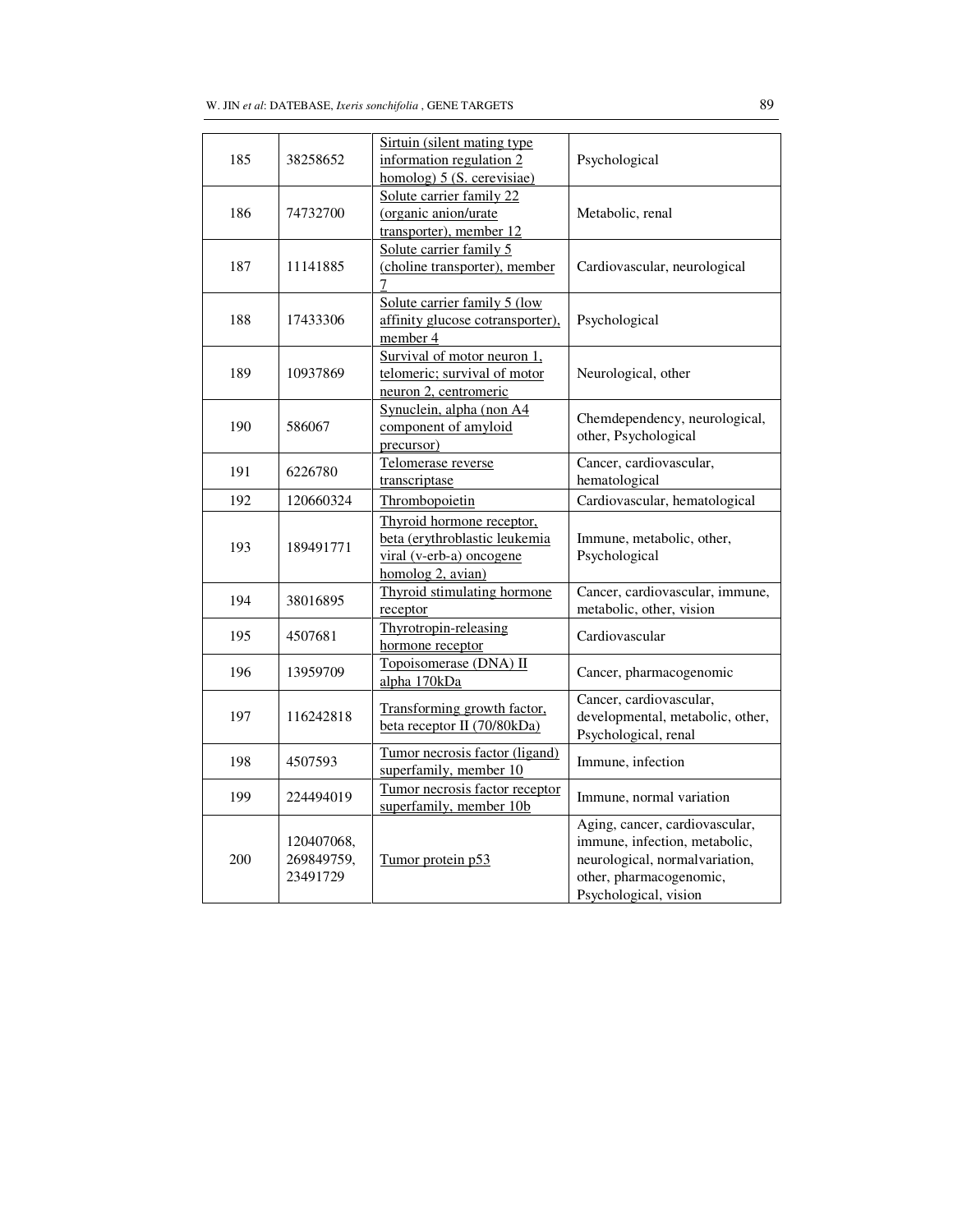| 201 | 4507949   | Tyrosine 3-<br>monooxygenase/tryptophan 5-<br>monooxygenase activation<br>protein, beta polypeptide                        | Immune                                                                                                                                                                 |
|-----|-----------|----------------------------------------------------------------------------------------------------------------------------|------------------------------------------------------------------------------------------------------------------------------------------------------------------------|
| 202 | 119533    | V-erb-b2 erythroblastic<br>leukemia viral oncogene<br>homolog 2,<br>neuro/glioblastoma derived<br>oncogene homolog (avian) | Cancer, metabolic,<br>pharmacogenomic                                                                                                                                  |
| 203 | 111305821 | Valosin-containing protein                                                                                                 | Psychological                                                                                                                                                          |
| 204 | 63054845  | Vitamin D $(1,25-$<br>dihydroxyvitamin D3)<br>receptor                                                                     | Aging, cancer, cardiovascular,<br>hematological, immune,<br>infection, metabolic,<br>neurological, normal variation,<br>other, pharmacogenomic, renal,<br>reproduction |

### DISCUSSION

According to detailed results of each ingredient, the frequency of "aging" function, "hematological", "renal", "vision", "chemdependency", "unknown", "infection", "developmental", "normalvariation", "reproduction", "pharmacogenomic", "psych", "immune", "neurological", "metabolic", "other", "cardiovascular", and "cancer" is 49, 59, 65, 80, 99, 101, 104, 108, 138, 140, 178, 208, 251, 252, 257, 276, 282, and 361, respectively.

Research conducted by YAOCHUN *et al*. (2009) suggested that flavonoids, particularly luteolin, in *IIxeris sonchifolia* contribute to the neuroprotective effects, which made the compounds from these herb reasonable candidates for treatment of cerebral ischemia-reperfusion diseases. In our research, we had found that there were 56 genes in the total 154 genes of "luteolin" having the "Neurological" function, and at the same time, there were 16 genes with the function of "Hematological" improvement.

*Ixeris sonchifolia* had definite curative effects on ischemic optic neuropathy, which could improve the blood-supply balance and optical microcirculation by changing blood rheological characteristics and hemodynamics with no absolute adverse reaction, so there were greatly significant points on promoting the early recovery and improving the quality of life in patients (HELI, 2013). In our research, we had found that there were 80 genes in the total 3008 genes having the "Vision" function, and at the same time, there were 59 genes in total with the function of "Hematological" improvement. The effects of genes on "Metabolic" function may be able to accelerate the blood cell's regeneration.

Reports showed that *Ixeris sonchifolia* Injection could contribute to remove the free radical, restrain the platelet aggregation and enhance the activity of plasmin to protect the ischemia injury (YOUSEF, *et al*., 2004; JINNA *et al*., 2006). In our research, we had found that there were 59 genes in the total 3008 genes having the "Hematological" function, and at the same time, there were 257 genes in total with the function of "Metabolic" improvement, which may offer a reasonable evidence for the previous researches.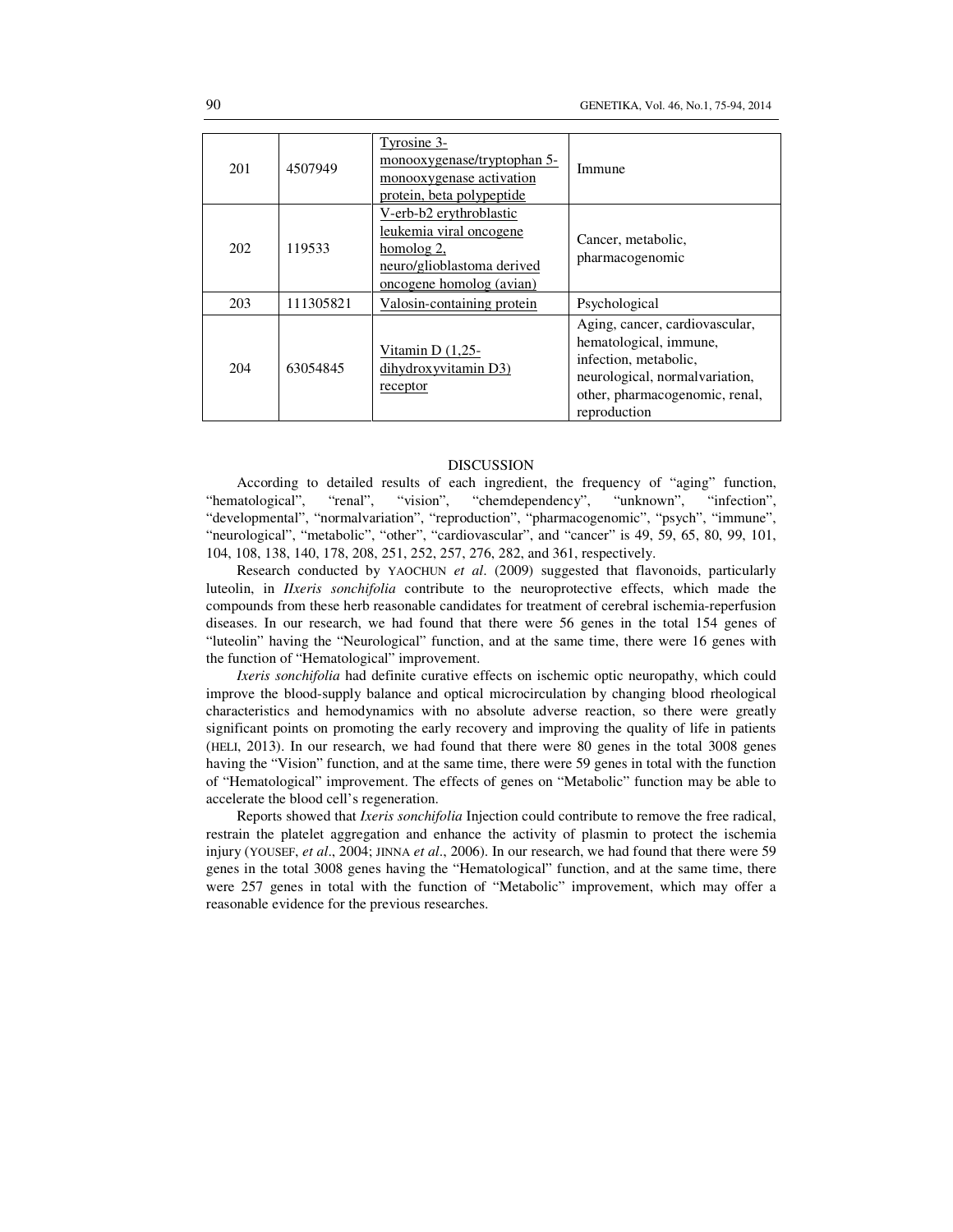In Li *et al*'s research, intravenous drip infusion of *Ixeris sonchifolia* injection was given to 72 patients with atherosclerosis once daily. Levels of prostaglandin I2 (PGI2), endothelin (ET) and thromboxane A2 (TXA2) were tested from fasting venous blood samples (3 mL) before and after treatment for 1 week.. Compared with the previous levels before treatment, significantly *Ixeris sonchifolia* injection decreased TXA 2 and ET respectively, but obviously increased PGI2 (P<0.01). So *Ixeris sonchifolia* injection could improve and adjust the abnormal secretory function of vascular endothelial cells, so vascular endothelial cells could be considered as one of the targets of *Ixeris sonchifolia* effect (ZHAO-LIANG *et al*., 2013). In our research, there were 257 genes with the "Metabolic" function and 282 genes with the "Cardiovascular" function. Especially the genes ID 31881630 and 3915797 had significant effects on prostaglandin G/H synthase and cyclooxygenase.

Interleukin-6 (IL-6) was a kind of acute reactive protein, produced by T lymphocytes, mononuclear macrophages, fibroblasts, endothelial cells and muscle cells, which was named as pro-inflammatory cytokine with tumor necrosis factor and interleukin-1, and it could mediate inflammatory and stress reaction. C-reactive protein (CRP) was the firstly discovered acute response protein in body, which was generally believed as a very sensitive inflammatory tissue damage marker. IL - 6 and CRP increased and participated in the occurrence and development of atherosclerosis, playing a very important role. *Ixeris sonchifolia* injection had protective effect on brain tissue by lowering plasma CRP and IL-6 levels,and could improve the total effective rate (QINGLING, 2011). In another experiment, it could reduce the IL-8 and TNF- $\alpha$  levels to improve the COPD Assessment Test in COPD patients (LIFANG and MEIJIAN, 2012). In our research, there were 104 genes with the "Infection" function and 251 genes with the "Immune" function. Especially the genes ID 15724400 and 108936015 had significant effects on IL-4 and IL-8 receptor respectively.

*Ixeris sonchifolia* could accelerate recovery speed of urinary protein, serum albumin, blood fat, blood coagulation function in primary nephrotic syndrome patients, and had great clinical significance in helping treat the PNS and improve the prognosis of nephrotic syndrome (XIAOJUAN *et al*., 2013). In our research, there were 65 genes showing the effects on "Renal" function.

Report showed that the quantity of B16 melanoma living cells and survival rate reduced significantly, the expression level of anti-apoptotic protein Bcl-2 downregulated, the expression level of pro-apoptotic protein Bax upregulated, the quantity of apoptotic bodies and evident karyopyknosis rose and the quantity of mitochondria reduced with dose-dependent manner of *IIxeris sonchifolia* injection. So *IIxeris sonchifolia* inhibits malignant melanoma cell growth and enhanced apoptosis cells related to protein Bcl-2/Bax with a linear relationship (WANG *et al*., 2013). In our research, the highest frequency, 361, of "Cancer" function might lay a solid foundation for the above research.

### **CONCLUSION**

*Ixeris sonchifolia* Hance has effects on appendicitis, headache, menstruation, blood circulation, blood stasis, pain, fibrinolytic enzymes, thrombus formation, coronary artery, myocardial infarct size, PGI2, ET, TXA2, TNF, α-IL-6, and IL-8. In this research, we had detected the gene IDs, gene targets, and their functions about *Ixeris sonchifolia* Injection based on the method of information integration among various databases. 16 kinds of definite functions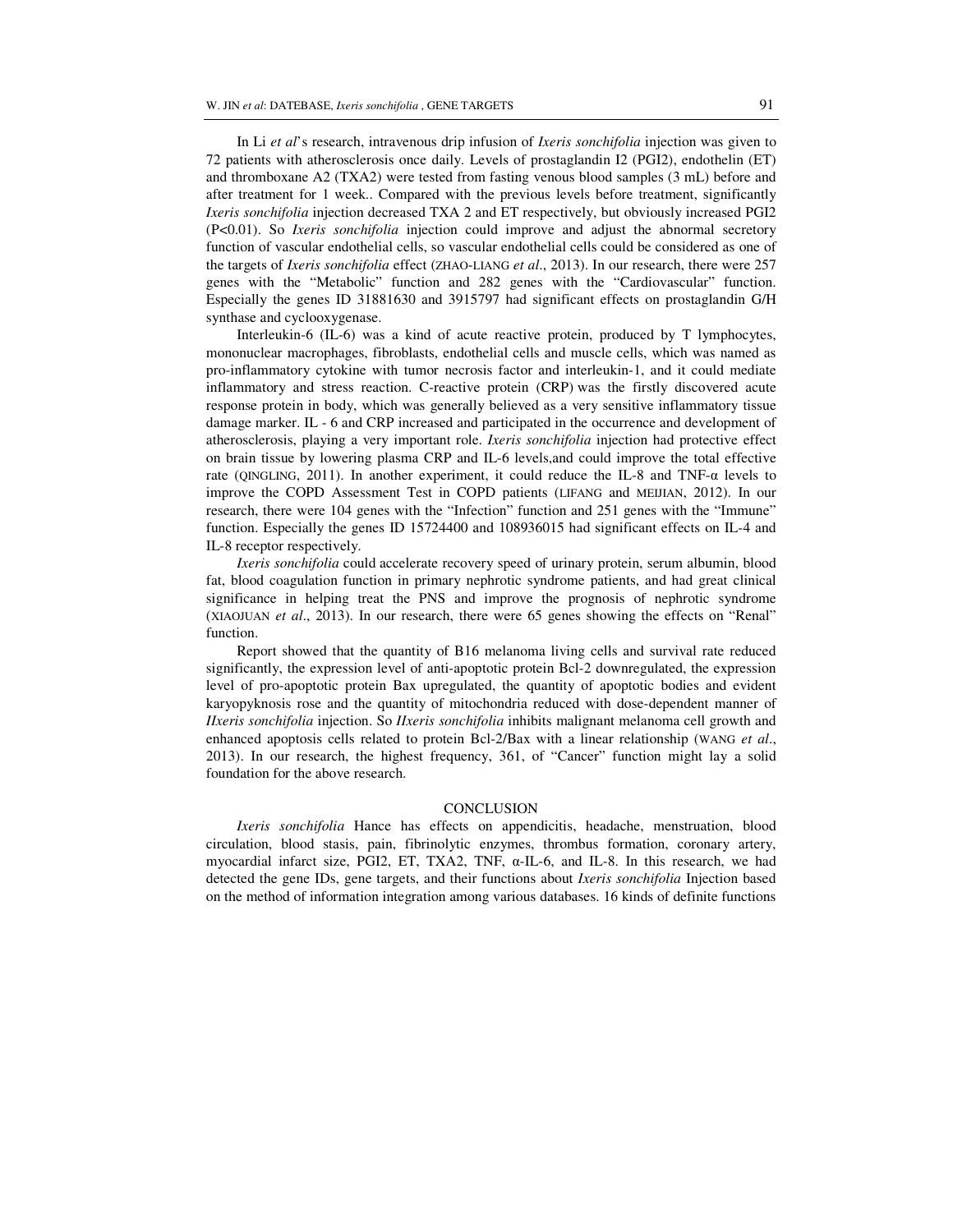had been found, 9 of which had laid a solid foundation for previous reports of *Ixeris sonchifolia* Injection's effects, and according to the frequency of genes  $(n > 200)$ , the effects were focused on the psychological, immune, neurological, metabolic, cardiovascular, and cancer functions. At the same time, according to our results, the *Ixeris sonchifolia* injection may have influences on aging, chemdependency, developmental, normal-variation, reproduction, pharmacogenomic and psychologic functions, which should be verified in the future experiments.

## ACKNOWLEDGEMENT

This work is supported by the National Natural Science Foundation of China No. 61003133.

Received May  $10^{th}$ , 2013

Accepted November 05<sup>th</sup>, 2013

## **REFERENCES**

- DI, C., L. PENG, Z.T. FANGBO, SHIHUAN, Y. HONGJUN (2013): Molecular mechanism research on simultaneous therapy of brain and heart based on data mining and network analysis, China J Chinese Mat Med; *1*: 91-98.
- FENG, X.Z., S.X. XU, M. DONG (2001): A new sesquiterpene lactone glucoside from *Ixeris sonchifolia*, J Asian Nat Prod Res; *3*: 247-51.
- HAO-MING, L., H. WEI, W. YING, J. RUI-ZHI, C. YING-HONG (2013): Studies on the structure-antioxidant activity relationship of polyphenol compounds from Kudiezi injection, Nat Prod Res Dev; *25*: 672-5.
- HE, W.F., B.B. XU, J.C. PAN, J.C. LU, S.J. SONG, S.X. XU (2006): A new sesquiterpene lactone glucoside with inhibitory effect on K562 cells from *Ixeris sonchifolia* (Bge) Hance, J Asian Nat Prod Res; *8*: 481-484.
- HELI, G. (2013): Clinical observation on treatment of 45 cases ischemic optic neuropathy, Chinese J Prac Nervous Diseases; *7*: 68-69.
- JINNA, D., Y. RAN, C. XIAOFENG (2006): Advance of *Ixeris sonchifolia*'s chemistry structures and pharmacologic actions, East Northwest Pharm J; *21*: 94-95.
- LIFANG, Z., H. MEIJIAN (2012); *IIxeris sonchifolia* injection's effects on IL-6, IL-8 and TNF-α in AECOPD patients, Chinese TCM Technol; *1*: 12-13.
- LIFANG, Z., H. MEIJIAN (2013): Bioinformatics Resources: Expanded annotation database and novel algorithms, China Sci Technol Chinese Med; *20*: 12-13.
- MAO, G., Z. JING (2012). Clinical research development of *Ixeris sonchifolia* injection, Modern Pharm Clin: *2*: 336-40.
- QINGLING, Z. (2011): Effect of Kudiezi injection on plasma C-reactive protein and interleukin-6 in middle aged acute cerebralinfarction, Hebei J TCM; *6*: 900-2.
- SHERMAN, B.T., Q. TAN, J. KIR, D. LIU, B.Y. GUO, R. STEPHENS, M.W. BASELER, H.C. LANE, R.A. LEMPICKI (2007): DAVID Bioinformatics Resources: expanded annotation database and novel algorithms to better extract biology from large gene lists, Nucleic Acids Res; *35*(suppl 2): W169-W175.
- WANG J., J. ZHE, X. ZUN-JIANG (2013): Effect of Chinese drug kudiezi on the expression of Bcl-2/Bax protein and apoptosis of B16 malignant melanoma, Progress of Anatom. Sci; *19*(2): 148-52.
- WANG, L., M.Q. CHEN, D.Y. ZUO, X.F. YU, S.C. QU (2006): The protective effects of Diemailing injection on experimetal myocardial infarction in dogs, Chin J Hosp Pharm; *22*: 80-82.
- WANG, Y., J. XIAO, T.O. SUZEK, J. ZHANG, J. WANG, S.H. BRYANT (2009): PubChem: a public information system for analyzing bioactivities of small molecules, Nucleic Acids Res; *37*(suppl 2): W623-W633.
- XIAOJUAN, Z., Z. WEIDONG, H. BO, P. JINYING, Y. LI, W. YANJING (2013): Effect of Kudiezi injection in the treatment of primary nephritic syndrome J Mathematical Med; *3*: 292-4.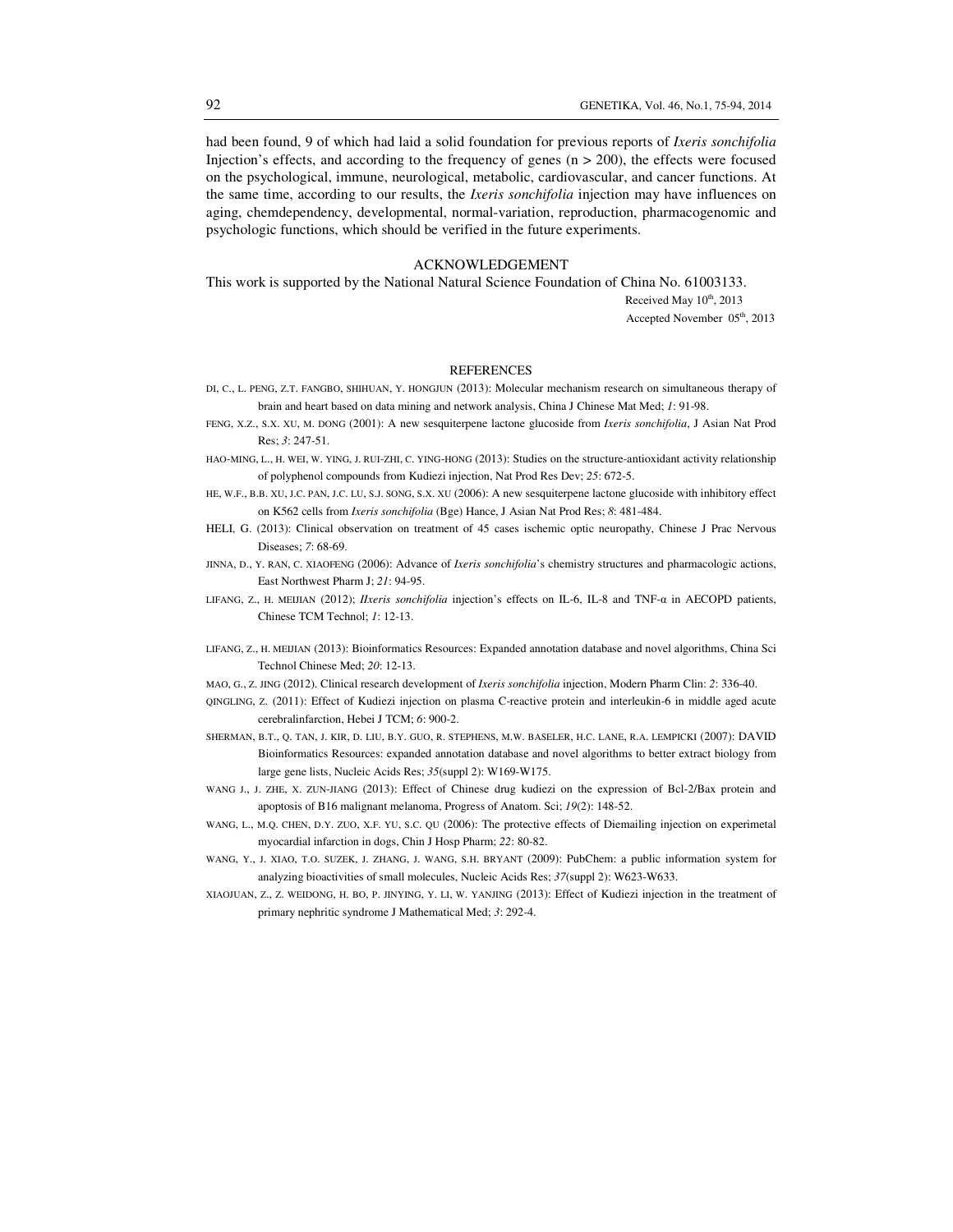- YAOCHUN, Z., Z. LIANG, N. KAYUN (2009): Sesquiterpene lactones from *Ixeris sonchifolia* Hance and their cytotoxicities on A549 human non-small cell lung cancer cells, J Asian Nat Prod Res; *4*: 294-298.
- YI, Y.X., Y. YANG, X.B. QU, Z.P. HU, Y.L. LIU (2005): Studies on the efficiency and mechanisms of Diemailing Injection on stroke therapy, Chin J Gerontol; *25*: 1540-1.
- YING, L., L. JIAN-QIU, Z. JIA-YU, W. FANG, W. QING, Q. YAN-JIANG (2013): Identification of chemical component from *Ixeris sonchifolia* and its injection by HPLC-ESI-MSn, China J Chinese Materia Medica; *38*(16): 2675-81.
- YOUSEF, M.I., K.I. KAMEL, A.M. ESMAIL (2004): Antioxidant activities and lipid lowering effects of isoflavone in male rabbits, Food Chem Toxicol; *42*: 1497 -1500.
- ZHANG, W., K. GAO, L.I.U. JINGWEI, H. ZHAO, J. WANG, Y. LI, G. MURTAZA, J. CHEN AND L. WEIWANG (2013): A review of the pharmacological mechanism of traditional chinese medicine in the. intervention of coronary heart disease and stroke, Afr J Tradit Complement Altern Med; *10*(6): 532-7.
- ZHAOAN, Y., Y. SHOUYUAN (2005): Clinical observation of myocardial protective effect in patients with acute myocardial infarction. Chinese Older Cardia-cerebrovascular Disease J; *1*: 27-28.
- ZHAO-LIANG, L., P. LING-YUAN, Q.V. NA-JUAN (2013): Intervention effect of Kudiezi injection on vascular endothelial cell function in atherosclerosis, Prac Clin Med; *14*: 8-9.